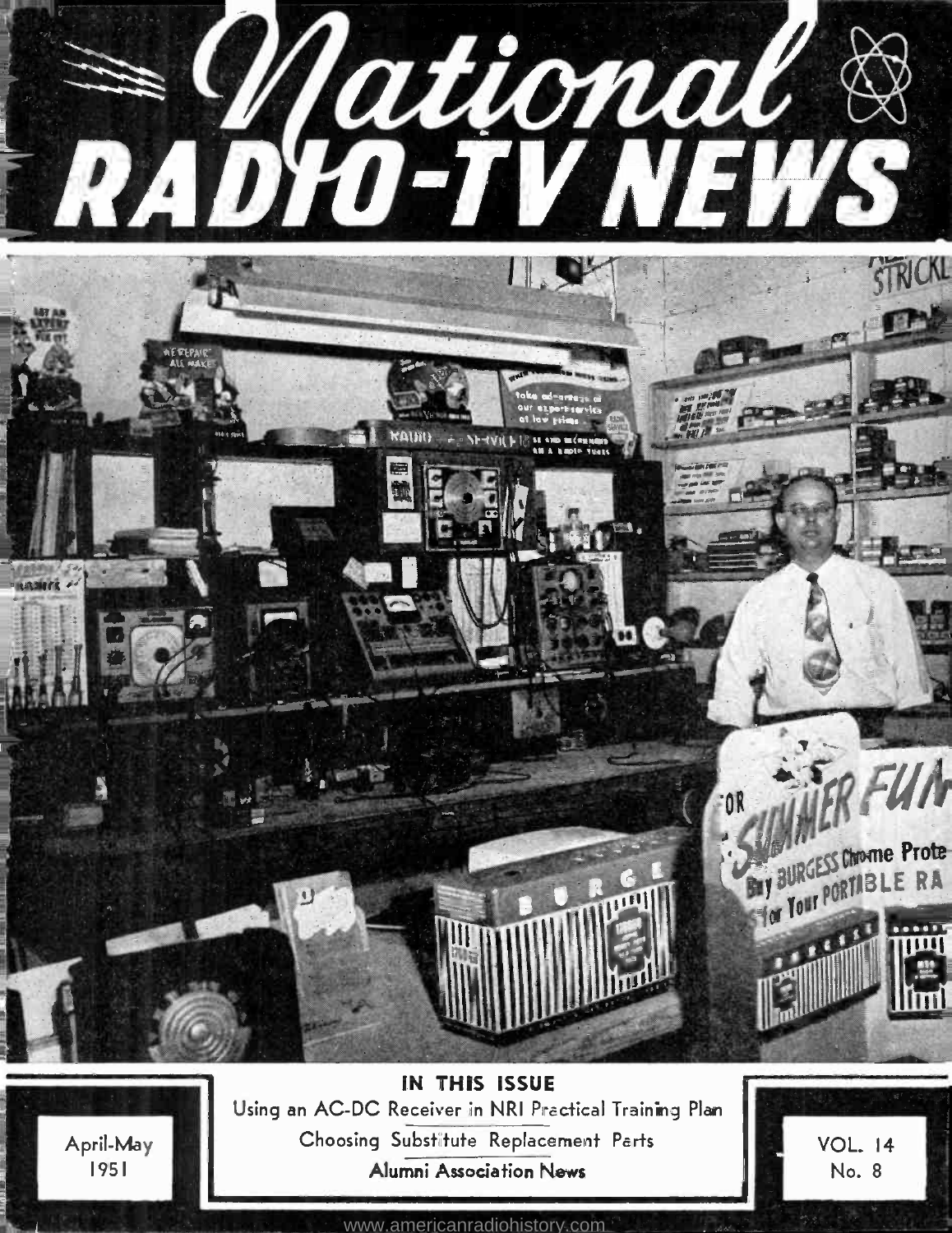

# TAKE TIME

Here is a quotation from the Santa Fe Magazine which appealed to me as containing much good, common sense. I hope you too will enjoy it-perhaps profit by it:

"Take time to live. That is what time is for. Killing time is suicide.

"Take time to work. It is the price of success.

"Take time to think. It is the source of power.

"Take time to play. It is the fountain of wisdom.

"Take time to be friendly. It is the road to happiness.

"Take time to dream. It is hitching your wagon to a star.

"Take time to look around. It is too short a day to be selfish.

"Take time to laugh. It is the music of the soul.

"Take time to play with children. It is the joy of joys.

"Take time to be courteous. It is the mark of a gentleman."

J. E. SMITH, President.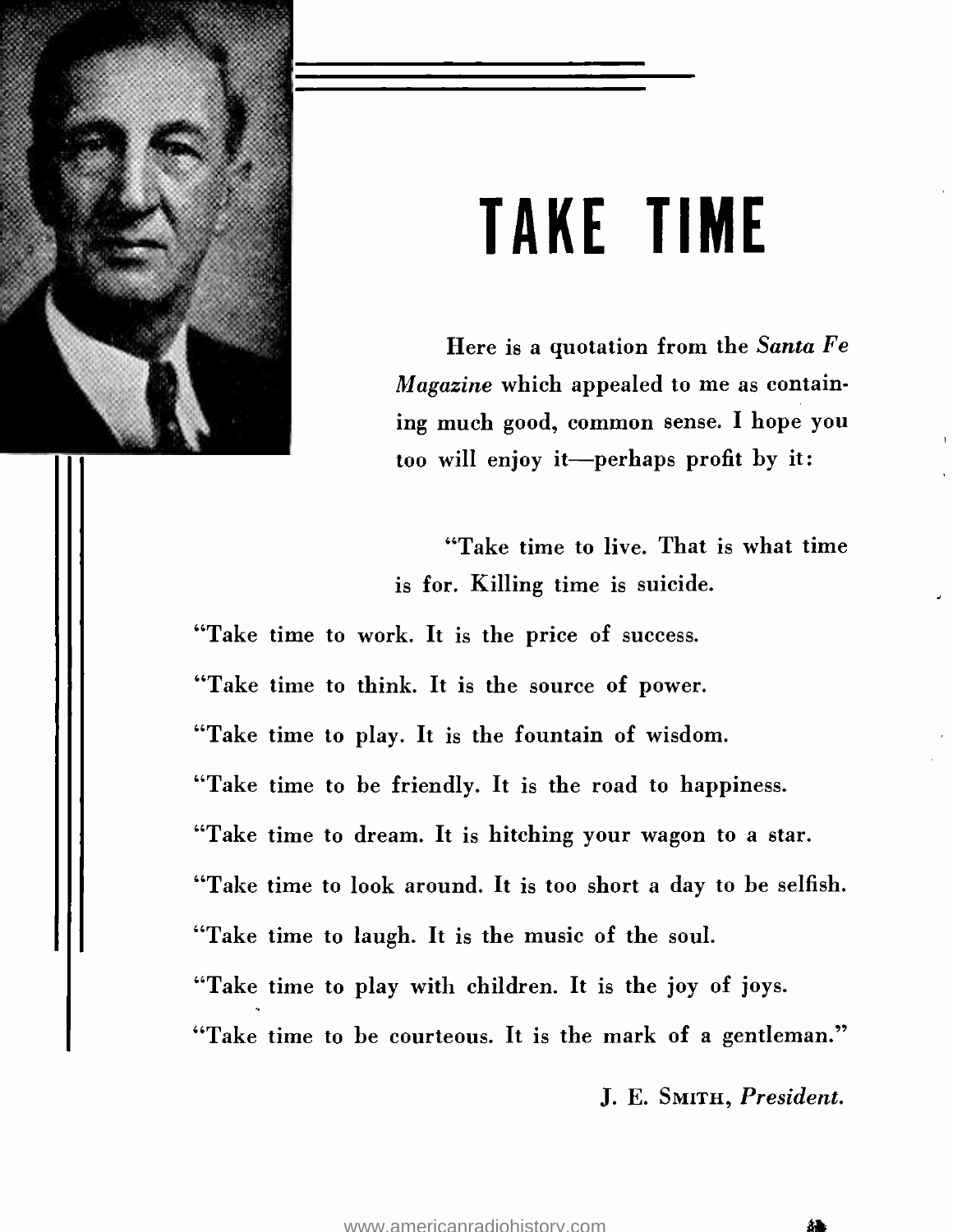# Using an AC -DC Receiver

in the

# NRI Practical Training Plan

### By J. B. STRAUGHN

NRI Supervisor of Training



J. B. Straughn

FOR years we have recommended an a.c.-oper- ated superheterodyne for the NRI Practical plex than in an a.c.-d.c. receiver, and because it is possible to carry out more experiments with this type of set than with an a.c.-d.c. receiver.

However, most modern receivers are a.c.-d.c. op-<br>erated. This is not because the a.c.-d.c. set is better than an a.c.-operated receiver using a power coupled to the secondary and an i.f. signal is in-<br>transformer, but because an a.c.-d.c. set costs less duced in the secondary winding of this transto manufacture, and, therefore, can be sold for less. AC- operated receivers are becoming increasingly difficult to obtain.

Since most of the receivers you will service will be a.c.-d.c. operated, it will be just as well for you to use this type of receiver for the Training Plan. If you have already carried out the Training Plan on an a.c.-operated set, it would be worth your while to repeat the Plan on an a.c.- move the operating voltage from the plate or the d.c. receiver. Here is the information you will screen of one of the tubes. For example, suppose need for this type of receiver for the Practical some part broke down and removed the plate Training Plan.

Do not obtain a 3-way portable or a battery-<br>operated receiver for the Practical Training Plan. trouble is an open in the primary winding Neither type is suitable, because the filaments of  $\sigma$  of  $T_2$ . the tubes are very delicate and burn out easily.

#### Studying the Diagram

Complete servicing information will be furnished cate the electrical value of each part. As you<br>at no charge when you want it to carry out the reproduce the drawing, try to visualize the funcat no charge when you want it to carry out the<br>Practical Training Plan. Simply write NRI giving us the manufacturer's name, the model num-<br>ber of the receiver, and the number and type circuit. Next, insert the condensers that keep the of each tube used. Also mention that you are using the set for the Practical Training Plan.

Fig. 1 is a diagram of a typical five-tube a.c.d.c. receiver. The first step in carrying out the Training Plan on this set would be to trace the signal from the loop antenna to the speaker. The signal is picked up by the loop and fed to the grid of the 12SA7 mixer tube. In this stage it is mixed with the local oscillator signal, and the resulting beat frequency is fed to the primary of the i.f. transformer. The primary is inductively duced in the secondary winding of this transformer, and the signal is then applied between the grid and the cathode of the i.f. tube. Similarly you can trace the signal through the detector, the output stage, and on to the speaker.

Next, trace out the power supply circuits. Find out how the plate and the screen of each tube receives its operating voltages. Try to visualize the components that could break down, and revoltage from the 12SK7. If all other voltages,<br>including the screen voltage on this tube were trouble is an open in the primary winding

Next, draw the circuit diagram. Do this on a large sheet of paper, using schematic symbols like those used on the original diagram, and indicate the electrical value of each part. As you tion of each part and circuit. Draw the power signal currents in the correct paths, and then add all special control circuits.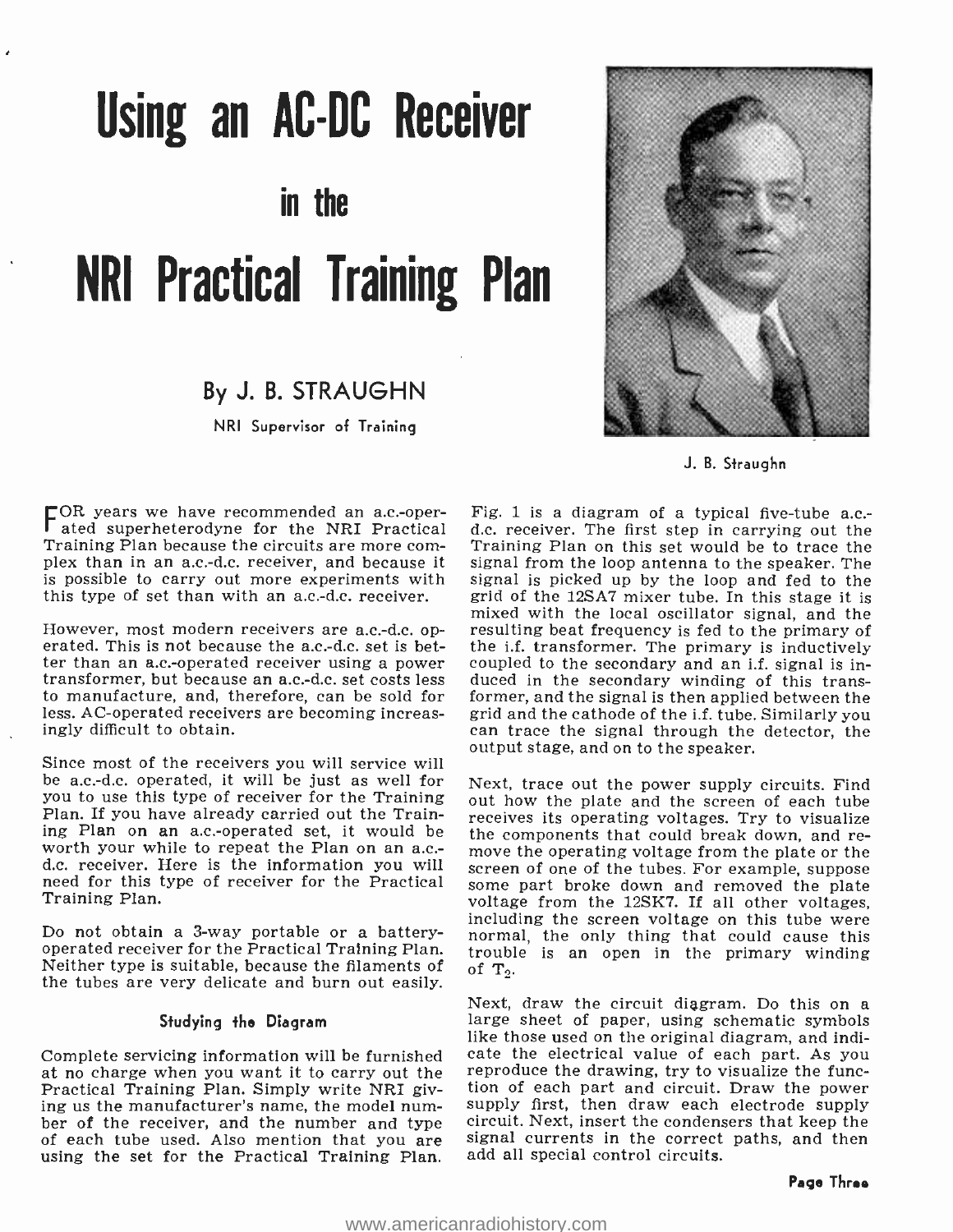

Fig. I. Schematic of Emerson Model 519 (Typical AC -DC Receiver).

#### PARTS LIST

| C1, C2         | Two-gang variable condenser            |                | Loop antenna                   |
|----------------|----------------------------------------|----------------|--------------------------------|
| C <sub>3</sub> | Trimmer, part of variable condenser    | R1             | 22,000 ohms, 1/4 watt          |
| C <sub>4</sub> | Trimmer, part of variable condenser    | R2             | 15 meg., $\frac{1}{4}$ watt    |
| C5 C6          | Trimmers, part of first i-f x-former   | R <sub>3</sub> | $3.3$ meg., $\frac{1}{4}$ watt |
| C7, C8         | Trimmers, part of second i-f x-former  | R4             | .5 mea. volume control         |
| C9. C12        | .002 mfd., 600 volt condenser          | R5             | 15 meg., '/4 watt              |
| C10            | 220 mmf. mica condenser                | <b>R6. R7</b>  | .47 meg., 1/4 watt             |
| C11            | .05 mfd. 400 volt condenser            | R8             | 150 ohms, $V_2$ watt           |
| C13, C14       | .02 mfd., 400 volt condenser           | R9             | 1000 ohms, 1 watt              |
| C15            | .2 mfd., 200 volt condenser            | <b>R10</b>     | .22 meg., 1/4 watt             |
| C16            | .05 mfd., 400 volt condenser           | R11            | 15 ohms, I watt, w.w.          |
| C17, C18       | 30-50 mfd., 150 volt dual electrolytic | R12            | 10 ohms, $\frac{1}{2}$ watt    |

Use a tube chart to identify the various tube socket terminals. It would be worth while to make a tube socket connection diagram to help familiarize yourself with the various socket con- nections.

Finally, identify the various stages on the receiver itself, and then identify the various parts used in the set, referring to your enlarged drawuse pictorial wiring diagrams. Most manufactur-<br>ers do not supply this type of diagram and therefore it is important that you learn how to work from a schematic diagram.

#### Electrode Continuity Tests

Now make a continuity test of each electrode circuit with an ohmmeter by connecting one ohmmeter probe to a tube socket terminal and the other on the correct power supply terminal. For example, check the plate circuit of the 12SA7 tube by placing one probe of the ohmmeter on the No. 3 pin of the 12SA7, and the other probe on the cathode (the No. 8 pin) of the 35Z5. Refer to the circuit diagram to see what the resistance should be. In making this test you will have the resistance of the primary winding of  $T_1$  in the circuit, also resistor  $R_9$ , and a portion of  $T_3$ . The resistance of the primary of  $T_1$  will probably be less than 20 ohms. The primary winding of the output transformer may have a resistance of about 200 ohms, whereas R9 has a resistance of 1000 ohms. Therefore the reading between the plate of the 12SA7 and the cathode of the 35Z5 will be slightly over 1000 ohms.

In the same way you should check the continuity

Page Four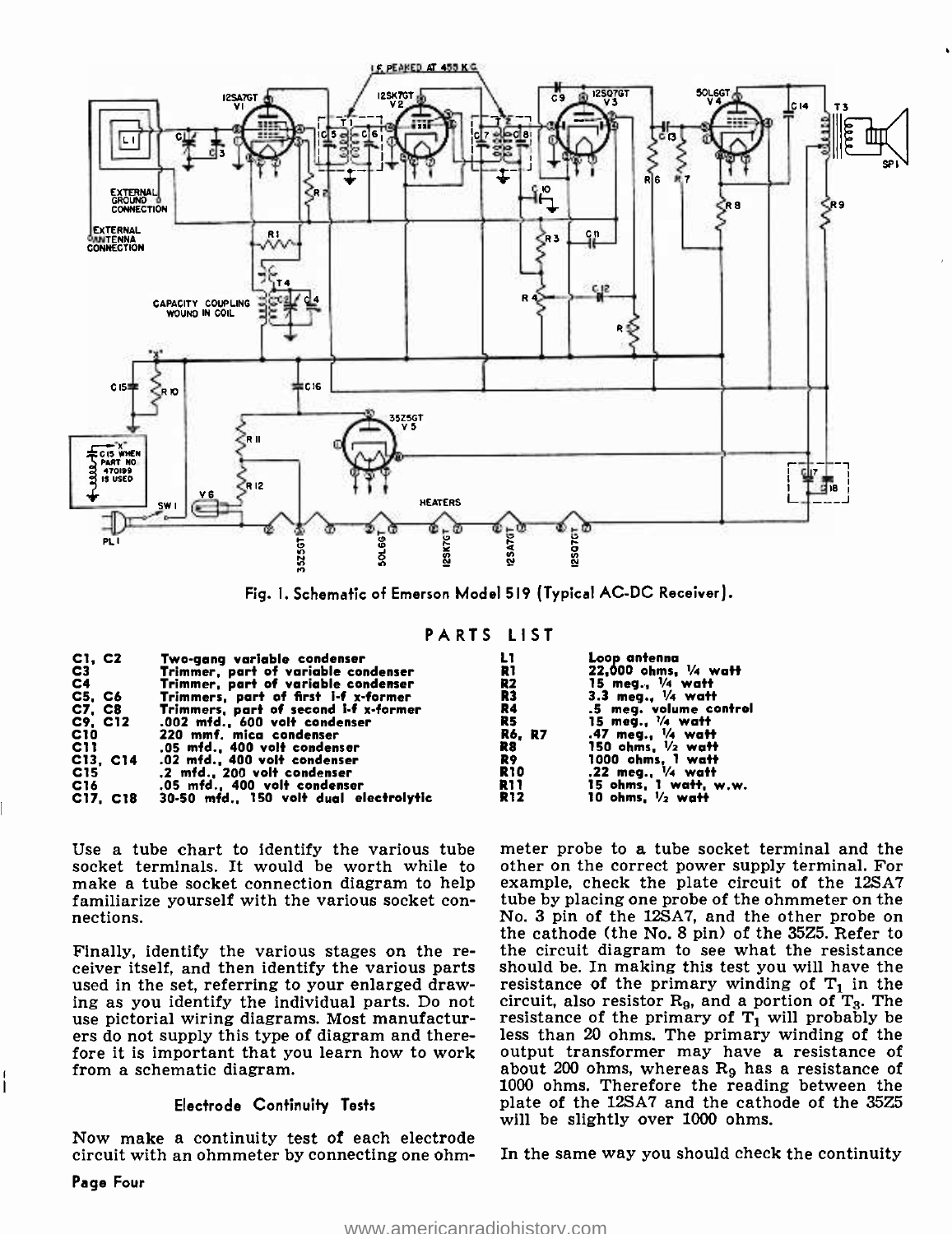from the screen of the 12SA7 back to the cathode of the rectifier tube. Also check between the plate of each of the remaining tubes and the cathode of the rectifier, and also between the screen of the

Besides checking the continuity in these circuits you should check the continuity between the grid plate voltage of this tube and then move the lead<br>and the cathode of each of the tubes hack to the over to the No. 4 pin of the tube and check the and the cathode of each of the tubes back to the  $\frac{1}{2}$  over to the NO<br>negative side of the power supply In this receiver screen voltage. negative side of the power supply. In this receiver  $B$ —, or check the continuity to the negative leads of the filter condenser, since the chassis is not an voltages on the remaining tubes. It would also<br>electrical part of the circuit, Again, in taking be worth while to check the cathode voltage on electrical part of the circuit. Again, in taking each measurement, look at the diagram to estimate what the resistance reading should be. If you do not have a commercially manufactured multimeter to check continuity, use your NRI Tester.

The next step is to check the individual components in each electrode supply circuit. For example, in the plate circuit of the 12SA7, first check the primary resistance of  $T_1$ . In most receivers a resistance of between 15 and 20 ohms is normal. Next check the resistance of the por-<br>tion of  $T_3$  that is used as a choke. The resistance high range on your tester. In an access of 150 yourst will be low, probably less than 250 ohms. Finally check  $R_9$ .

Carry this procedure out in all the electrode supply circuits and compare each reading with the diagram.

As an additional test you can check each resistor obtain with the value listed on the diagram. Re-

of 20%, and the accuracy of an ohmmeter is seldom better than  $5\%$ , so the measured value may vary as much as 25% from the value indicated on the diagram. Now check each coil for continuity.

After you have carried out these tests, check across the B supply and see if there are any one probe of your ohmmeter to the cathode of  $A$  dead stage in a receiver can be located quickly the 35Z5 and the other probe to B—. Note the by means of a circuit disturbance test. You can the 35 $Z5$  and the other probe to B-. Note the reading and then reverse the connections to your ohmmeter and take another resistance reading.

The higher of the two readings is the correct one control turned to the "full on" position, first touch<br>to use and represents the leakage resistance of the grid of the 50L6 output tube, using your<br>the filter condensers. If the filter condensers. If you should obtain a low resistance reading or zero reading it indicates a click or noise in the speaker. If it fails to do so short; in this particular case the short would be  $\gamma_{\text{ou}}$  have a defect either in the power supply, in the input filter condenser  $C_{17}$ .

#### Measure the Electrode Voltages

You may use either a commercially manufac-

12SK7 and the 50L6 and the cathode of the 35Z5. under test. Start with the 12SA7 tube and con-<br>nect the positive lead to the No. 3 pin of this tured voltmeter or your NRI Tester to check the operating voltages throughout the receiver. Connect the negative lead of the meter to B- and then connect the positive lead to the electrode under test. Start with the 12SA7 tube and contube and measure the plate voltage. Record the plate voltage of this tube and then move the lead

> Similarly you can check the plate and the screen voltages on the remaining tubes. It would also the 50L6, since the cathode will be above Bin potential.

> Measure the output voltage of the rectifier tube by connecting the negative lead of the tester to B- and the positive lead to the No. 8 pin of the 35Z5. Notice that this voltage is somewhat higher than the plate and screen voltages of the tubes. The difference is due to the drop in the filter circuit.

> When taking voltage measurements, first use a. should not run into voltages in excess of 150 volts. Make sure that the range on your tester is capable of measuring voltages at least this high. After you have once obtained a reading, you might be able to switch the voltmeter to a lower range, but to avoid the possibility of damaging the instrument you should always use a high range first until you find out approximately how much voltage is present in the circuit.

member that some variation is to be expected. The various tubes, if you are using a high-resistance meter, you can probably also measure the<br>Many resistors in the set will have a tolerance grid voltage. If you have a strong local station After measuring the plate and screen voltages on grid voltage. If you have a strong local station tuned in you might be able to detect a small voltage on the grids of the 12SA7 and the 12SK7 tubes due to the a.v.c. However, if you can't measure this voltage do not be concerned about it, it is probably because your meter detunes the circuit and the a.v.c. voltage disappears.

#### Locating a Dead Stage

A dead stage in a receiver can be located quickly perform this test on your receiver by starting with the output tube and working towards the antenna. With the set turned on and the volume control turned to the "full on" position, first touch the grid of the 50L6 output tube, using your click or noise in the speaker. If it fails to do so the output stage, or the speaker. You can isolate the trouble further by checking the operating voltages on the 50L6. If you have normal operating voltages, the power supply is operating and the trouble is caused by a speaker defect or a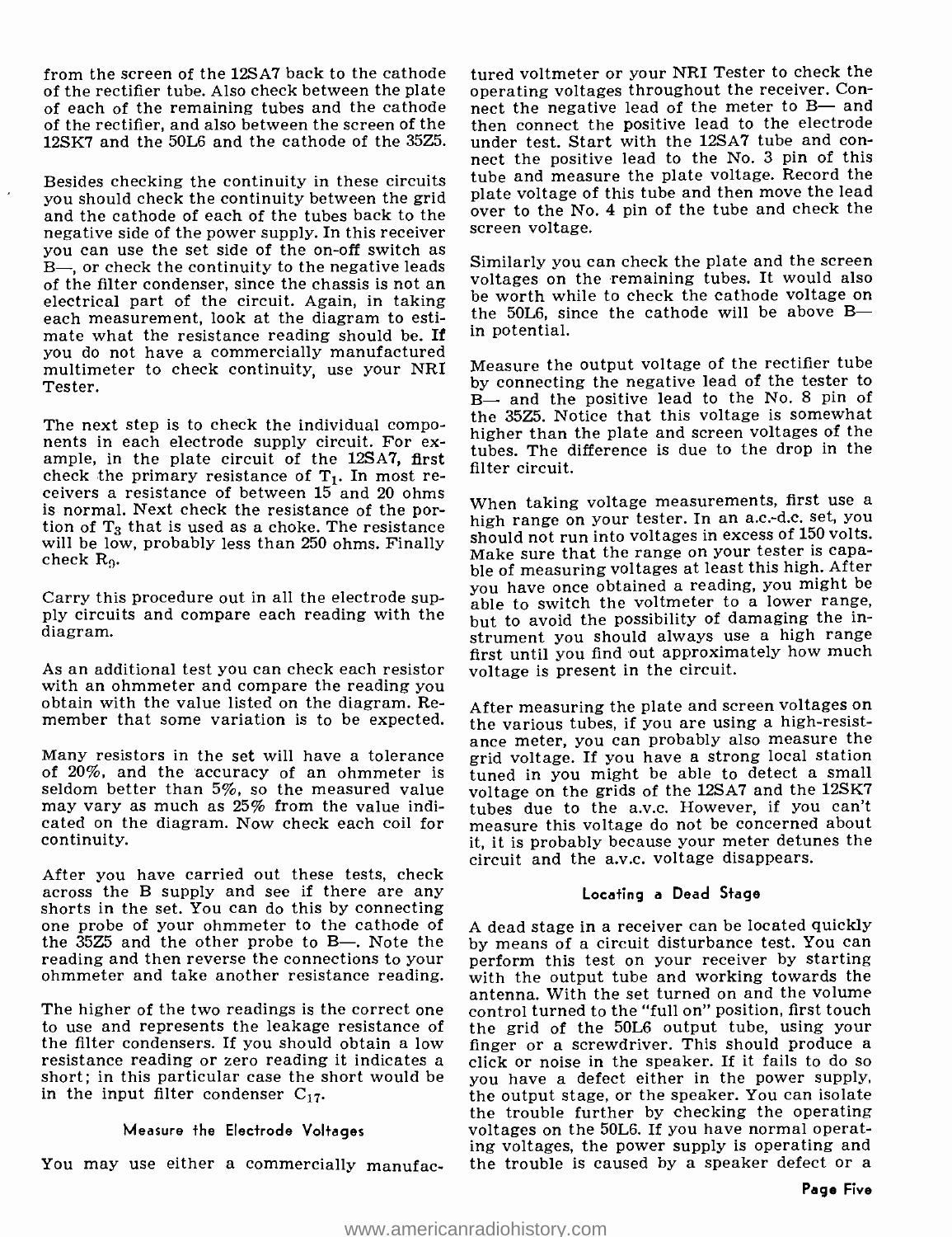defect in the 50L6 stage. You can further isolate it to demonstrate this technique for checking<br>the trouble by trying a new 50L6, by checking the the local oscillator stage in your receiver. As a the trouble by trying a new 50L6, by checking the the local oscillator stage in your receiver. As a individual components used in this circuit, and test, use a small piece of wire to short together individual components used in this circuit, and test, use a small piece of wire to short together<br>by checking the speaker. the rotor and stator of the oscillator section of by checking the speaker.

The next step in the circuit disturbance test, assuming you obtained a click or noise when you touched the grid of the 50L6, would be to touch the grid of the 12SQ7. This usually results in a loud humming or buzzing sound in the speaker. If you obtain this hum or buzzing sound you can touch the center terminal of the volume control as an additional check on the audio system. Again you should obtain the same loud humming or buzzing sound. If you fail to obtain it when you touch the center terminal of the quency to see if the signal is picked up. Check<br>volume control, but obtain it when you touch at the plate of the 12SA7 for the amplified volume control, but obtain it when you touch the grid of the 12SQ7, it would indicate that signal. If this signal is present, tune your signal coupling condenser  $C_1$ , is open. coupling condenser  $C_{12}$  is open.

You can carry out the circuit disturbance test in the same way throughout the remaining two stages. You should be able to isolate any defect to one stage without much trouble.

After trying this test on your receiver, introduce a defect in the set and then use the circuit disturbance test to isolate the trouble to one disturbance test to isolate the trouble to one stage. Try disconnecting  $C_{13}$  from the plate of Tr the 12SQ7 and then perform the circuit disturbance test to see if you can isolate the trouble to one stage. Also demonstrate the effect of disconnecting  $C_{12}$  from the center terminal of the volume control.

You can introduce similar defects in the 12SA7 in the receiver because you are likely to or 12SK7 stages. A simple way to introduce burn out the rectifier tube or damage some a defect into either of these two stages would of the tubes, or disconenct the lead going from the plate to the 1.f. transformer. After you have introduced the defect, use the circuit disturbance test to find the dead stage.

A signal generator can be used in more or less stage. Using a signal generator involves feeding none of the tubes will light, look for an open<br>a signal into the set starting with the output heater in one of the tubes. tube and working towards the antenna. You would feed an audio signal into the grid of the 50L6, also an audio signal would be used in the<br>grid circuit of the 12Q7. In the 12SK7 stage In an a.c.-operated receiver that uses a power grid circuit of the 12Q7. In the 12SK7 stage In an a.c.-operated receiver that uses a power<br>you would use a 455-kc, signal (or whatever the transformer you might run into 60-cycle or 120you would use a 455 -kc. signal (or whatever the i.f. frequency of your receiver may be).

signal comes through the set, tune the receiver by a power supply defect. In an a.c.-d.c receiver,<br>to the high end of the band and set it at about a half wave power supply is used, and poor to the high end of the band and set it at about 1500 kc. Then feed a 1500 -kc. signal into the grid of the tube. If the 455 -kc. signal gets through but the 1500 -kc. signal fails, it would indicate that the oscillator is not operating.

If you have a signal generator available, use Page Six

it to demonstrate this technique for checking the tuning gang and use your signal generator to find the defective oscillator stage as described above.

A signal tracer may also be used to locate the dead stage in the receiver. The proper procedure is to start at the antenna and work through to the speaker. The receiver is tuned to the frequency of some local station and you then check at the grid of the first stage (the 12SA7) by tuning your signal tracer to the same frequency to see if the signal is picked up. Check signal. If this signal is present, tune your signal to pick up the signal again. If not, the oscillator is not operating.

If the i.f. signal is present at the plate of the 12SA7, follow it on through the i.f. stage to the second detector, and then use your signal tracer as an audio tracer to follow the signal from the second detector on through to the speaker.

Try your signal tracer (if you have one), on the receiver and introduce a defect in the set. Then use the signal tracer to locate the defective stage and the defective component.

WARNING--Do not short out any electrode supply circuits when introducing these defects in the receiver because you are likely to burn out the rectifier tube or damage some the receiver, do not remove any of the tubes from the set. The heaters of the tubes are connected in series, and if you remove any one of the tubes the series string will be open and the set will be completely dead.

Incidentally, it is well to keep in mind that whenever you encounter an a.c.-d.c. set in which heater in one of the tubes.

#### Hum

When you come to the 12SA7 stage, first feed a or by hum pickup occurring somewhere in the 455-kc. signal into the grid of the tube. If this audio system. A 120-cycle hum is always caused cycle hum. Sixty-cycle hum can be caused by cathode-to-heater leakage in one of the tubes, audio system. A 120 -cycle hum is always caused by a power supply defect. In an a.c.-d.c receiver, filtering in the power supply will result in 60-cycle hum.

> You can introduce hum in your receiver quite easily. Connect a condenser (.01 to .05 mfd.) between the grid of the 12SQ7 and the ungrounded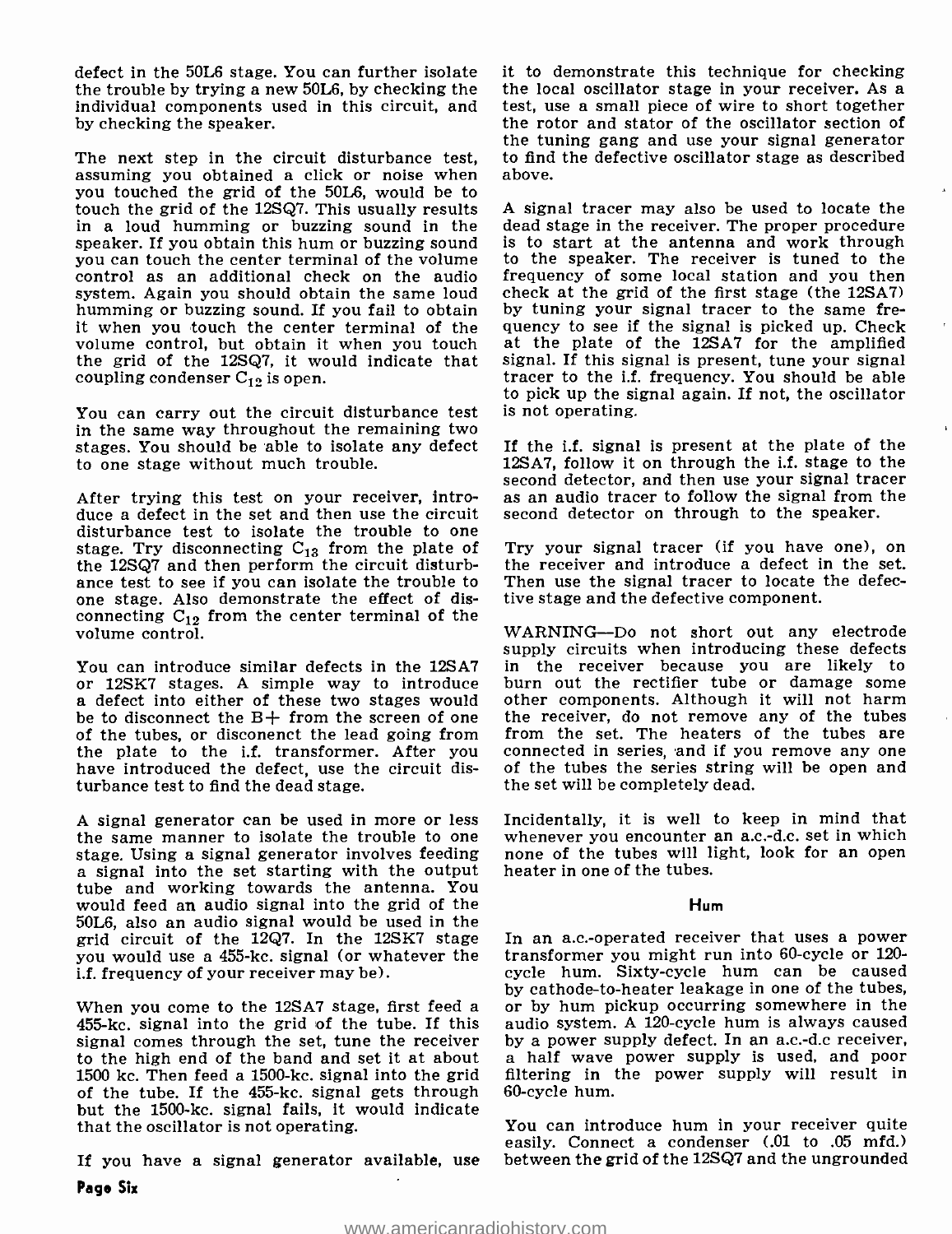side of the volume control. This is an example of what 60-cycle hum sounds like.

You can also introduce hum in the receiver by disconnecting the output filter condenser. (In Fig. 1 this is  $C_{18}$ .) However, this condenser is used as a by-pass condenser, and disconnecting it might cause the set to oscillate.

Hum in a receiver of this type is usually caused by defective filter condensers, cathode-to-heater<br>leakage in one of the tubes, or an open grid circuit. Try disconnecting one of the filter con-<br>densers, and if you can introduce hum in the reaching the antenna are amplified by the re-<br>set in this way, use a test condenser having a ceiver and can be heard in the spe capacity of about 30 mfd. and rated at 150 volts. you tune to a local station, considerable a.v.c. First try connecting it across the output filter is developed. This reduces the sensitivity of the

condenser. You can do this<br>by connecting the negative lead of the test condenser to  $B$ — and the positive lead to the screen of the 50L6 output tube. If the hum disappears, the output filter condenser is defective. If<br>the hum remains, the input filter condenser is probably<br>defective. Disconnect the test condenser, and, without discharging it, connect it directly between B- and the No. 8 pin of the 35Z5. If this filter condenser is causing<br>the trouble.

Try to introduce hum by disconnecting the lead from the loop that goes to the a.v.c. lead. This hum is a station is tuned in. If you can introduce hum in this

manner, try to isolate it to one stage.

#### Oscillation and Motorboating

motorboating in an a.c.-d.c. receiver. Usually you a loose connection.<br>the output filter condenser is used as a by-pass<br>condenser on the i.f. and mixer stages. However, in some sets a voltage-dropping resistor is used You in the screen circuit of one of the tubes, and in these receivers a screen by -pass condenser will be used. You should be able to introduce oscillation by disconnecting this by -pass condenser.

motorboating by disconnecting the output filter condenser, although it might introduce hum as well. Try it and see if you can demonstrate this effect. Remember when you run into this complaint in an a.c.-d.c. receiver the first to the minimum volume position, it would mean thing to check is the condition of the filter that the noise is originating between the control thing to check is the condition of the filter condensers.

#### Noise

A certain amount of noise will be present in any given receiver. Tune between two local stations and turn up the volume of your set. You will notice that there is some noise present, but when you tune in a local station the noise should disappear.

When the receiver is tuned between stations there is no a.v.c. developed, and the set operates at maximum sensitivity. Therefore any noise originating in the first tube, or noise signals ceiver and can be heard in the speaker. When is developed. This reduces the sensitivity of the

> receiver and the noise is not given sufficient amplification to be audible in the speaker.

police into the control. If the Sometimes considerable noise is caused when<br>the volume control is rotated. This indicates that the control is defective. A small amount of noise can be eliminated usually by pouring a few drops of car-<br>bon tetrachloride on the volume control shaft and<br>then rotating the control as the solvent runs down the control is very noisy it should be replaced.

> To introduce noise in a re- ceiver such as shown in Fig. 1, hold a soldering iron on the plate socket terminal of

It might be difficult to introduce oscillation and the wire until the solder sets. This should give the 12SA7 and melt the solder. With a pair of long-nose pliers, wiggle the lead going to the i.f. transformer until it is free, and then remove the soldering iron from the plate socket terminal and continue to wiggle you a loose connection.

> Now try to operate the receiver; jar the chassis. You should run into considerable noise and pos-

You can usually introduce oscillation and/or minimum volume position which should cause After you have introduced this defect try to isolate it to one stage. The first step in this procedure is to turn the volume control to the the noise to disappear. This indicates that the noise is originating at some point between the volume control and the antenna. If the noise continues even with the volume control turned to the minimum volume position, it would mean and the speaker.

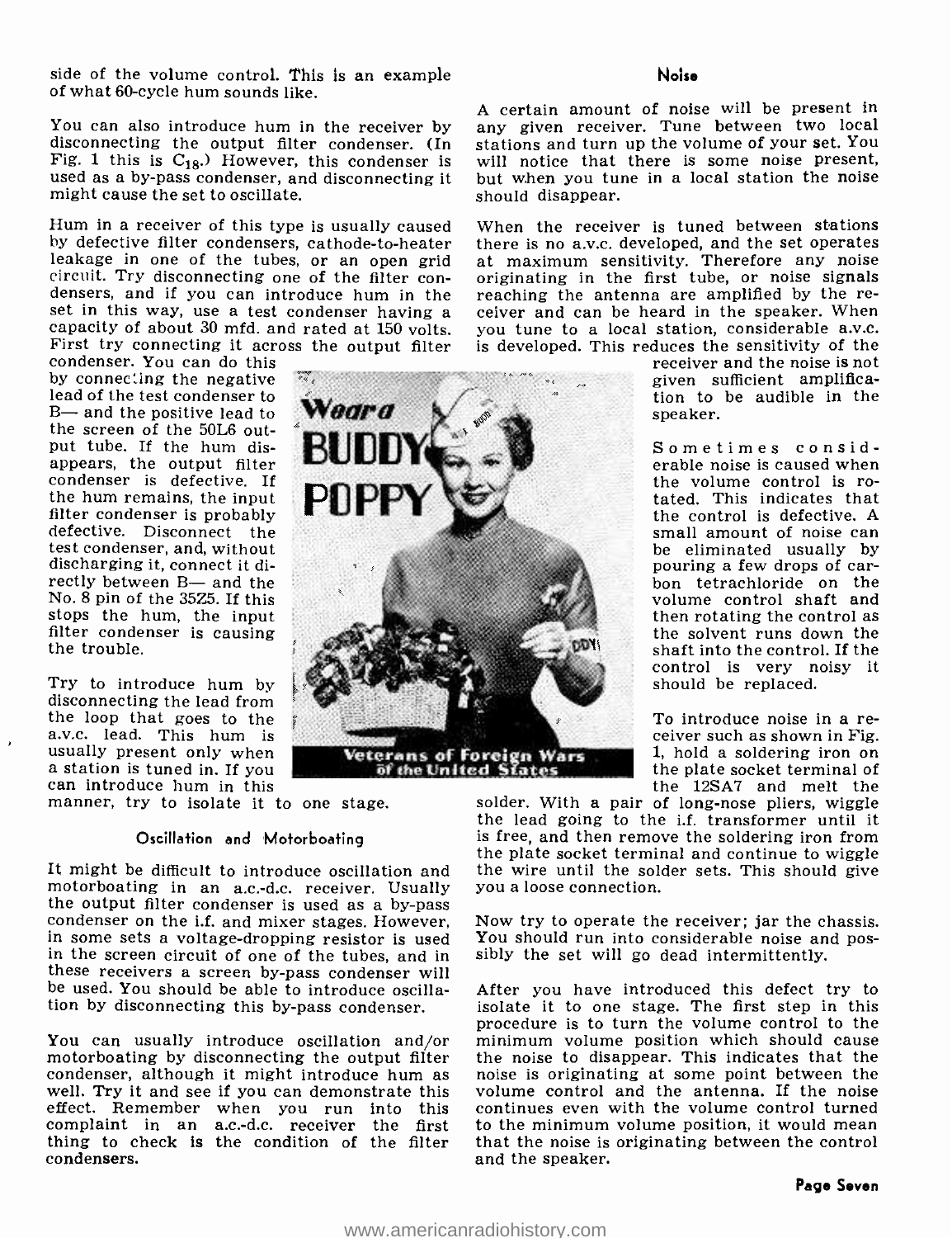If you locate the noise between the volume con- trol and the antenna, try to isolate the noise to either the 12SA7 or the 12SK7 stage. First, the first i.f. transformer. This would effectively short the grid of the 12SK7 to the a.v.c. lead, and You will find that there is no voltage—this means<br>eliminate signal pickup in the grid circuit of the that the trouble is caused by a leaky coupling eliminate signal pickup in the grid circuit of the stage. This will stop the noise and indicates that it is originating either in the grid circuit of this stage, or at some point ahead of the grid circuit.

Now try shorting the grid of the 12SA7 tube to the a.v.c. lead. You will find that the noise continues. Now you have isolated the noise somewhere between the grid of the 12SK7 and the grid of the 12SA7. This means that the trouble is either in the 12SA7 stage or in the i.f. transformer, so by checking the tube, the components, and the connections in this circuit you should be able to find the defect.

It would also be worth while to introduce a<br>defect in the plate circuit of the 12SK7 and This particular type of distortion usually in-<br>the plate circuit of the 12SQ7 stages in the creases very noticeably when the volume c the plate circuit of the 12SQ7 stages in the same way, and then isolate the trouble to one stage using the method described.

#### **Distortion**

caused by improper operating voltages on one of the tubes in the audio section of the receiver.

The first step in locating this complaint is to check the operating voltages, particularly the bias.

To introduce distortion in your practice set, take bias on the tube. The usual procedure is to<br>a 50,000-ohm resistor and connect it in parallel check the resistor in the grid circuit with an with the coupling condenser used between the sohmmeter, or replace it. If the distortion con-<br>plate of the first audio stage and the grid of stinues, replace the coupling condenser used beplate of the first audio stage and the grid of the output stage. (Condenser  $C_{13}$  in Fig. 1.) This should introduce considerable distortion. However, if it fails to do so you will have to reduce the size of the shunting resistor.

Once you have produced the desired distortion, check the operating voltages on the 50L6 output across the grid resistor. You can do this by placing the positive probe of a d.c. voltmeter on the end of the resistor that connects to the grid of the tube, and the negative probe on the other end of the resistor. If the meter reads upscale<br>it indicates that there is a positive voltage on the grid of the tube, and that there is definitely both the condenser and the resistor should be<br>something wrong with the circuit. The positive removed from the circuit and replaced by a something wrong with the circuit. The positive voltage on the grid of the tube can be caused by two things—a leaky coupling condenser or a gassy output tube.

disconnect the coupling condenser. In your test receiver this would involve disconnecting both

the coupling condenser and the resistor that you have connected in parallel with it, because it is simulating the leakage in the condenser. When you disconnect these two components, check again for a voltage across the grid resistor. You will find that there is no voltage—this means condenser, and the condenser should be replaced.

If there is still a voltage across the grid resistor, the output tube is gassy. In actual service work you might find either of these defects (i.e. leaky coupling condenser or gassy output tube) resulting in a positive voltage on the grid of the output tube, and causing distortion.

It would also be advisable to check the effect of leakage in the coupling condenser used between the center terminal of the volume control and the grid of the first audio stage. This is  $C_{12}$  in Fig. 1. You can shunt this condenser with a 25,000- or 50,000-ohm resistor and note the effect.

This particular type of distortion usually inis advanced.

Distortion is an audio defect and is frequently age on the 12SQ7 has varied somewhat, but When you check the operating voltages on the 50L6 you will find that they are normal. In some cases you might find that the plate volta check of the value of  $R_6$  will indicate that this resistor has not changed value; therefore it is likely that something is upsetting the bias on the tube.

> Because of the high resistance used in the grid circuit, it is very difficult to check the actual bias on the tube. The usual procedure is to check the replace it. If the distortion contween the center terminal of the volume control and the grid of the 12SQ7. If the trouble persists, you should try a new 12SQ7.

> Introduce this defect in your receiver to note the effect on the performance of the set, and check with your voltmeter to see whether or not the change in the grid voltage on the 12SQ7 tube can be detected.

The first step to eliminate this trouble is to locate the circuit in which the defect has oc-As an additional test, introduce distortion in your receiver by increasing the size of the cathode bias resistor in the output stage. If this resistor is shunted by an electrolytic condenser, both the condenser and the resistor should be resistor about ten times the size of the original cathode resistor. Turn the set on and note the distortion produced. Check the operating voltages throughout the audio section of the receiver to curred. Use your ohmmeter to check the parts values and you will find the cause of the

#### Page Eight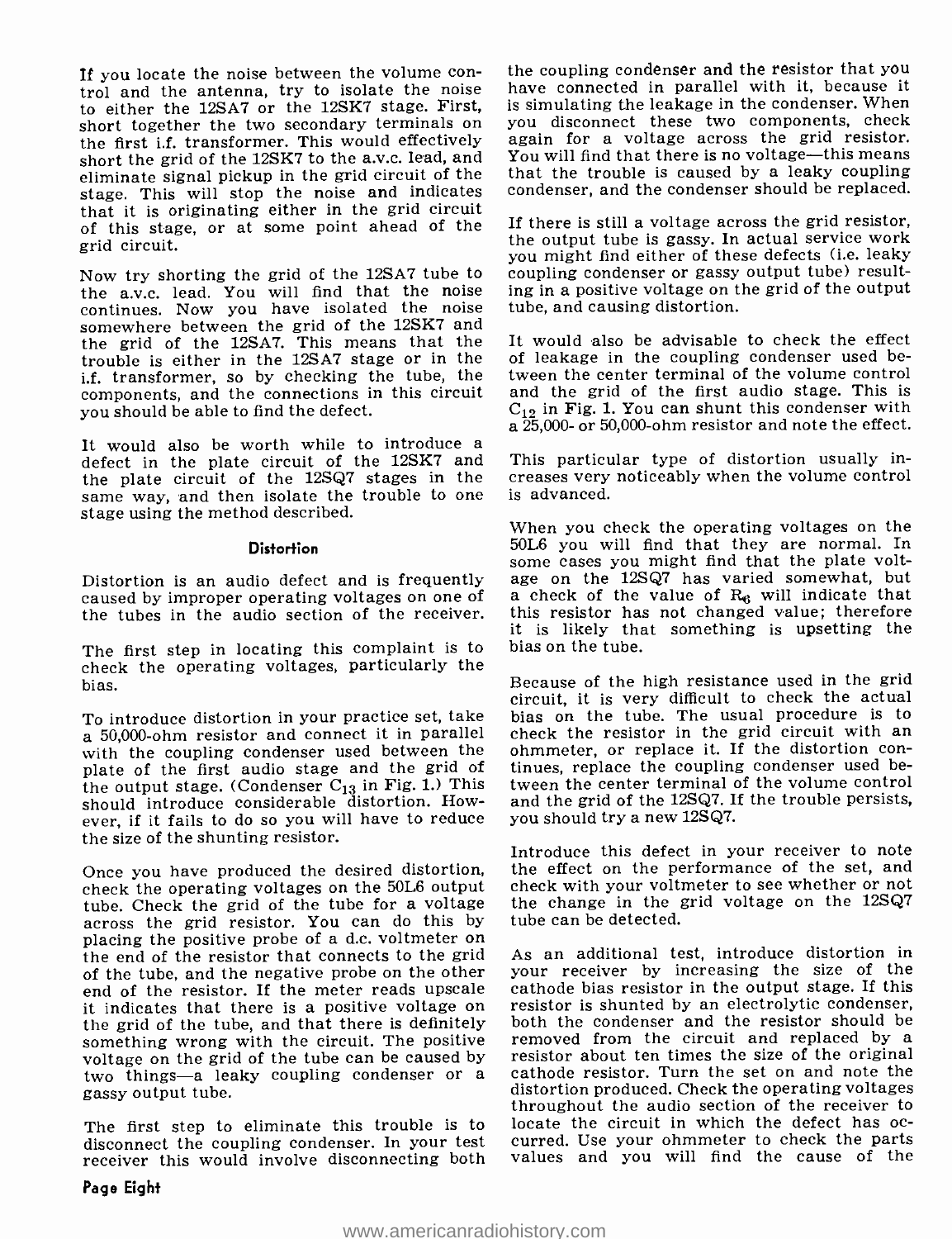increase in value of the cathode bias resistor.

There are other defects that can occur which will upset the operating voltages, but it is not<br>safe to introduce them because, by so doing, the In the cathode circuit of the output stage you'll safe to introduce them because, by so doing, the rectifier tube or some other component might be damaged. For example, in Fig. 1, a leakage in resistor has a by-pass condenser connected across  $C_{14}$  would cause distortion. This would increase it, disconnect the condenser and note the drop in  $C_{14}$  would cause distortion. This would increase it, disconnect the condenser and note the drop in the bias on the 50L6 output tube. Of course, a volume. If no by-pass condenser is used, try the bias on the 50L6 output tube. Of course, a check of the operating voltages would show that the cathode voltage was considerably above normal. An ohmmeter check of the cathode bias resistor would reveal that its value was normal, be used as a by-pass condenser. If you're adding<br>and a check of  $C_{14}$  would show that the leakage one to check the effect, use a 20-mfd, condenser and a check of  $C_{14}$  would show that the leakage was in this condenser.

Distortion may also be caused by a defective loudspeaker. The speaker voice coil might be off center or the cone might have come unglued. It is not practical to try to demonstrate these defects on an a.c.-d.c. receiver, so you will have to wait until you run into this defect to see what it sounds like.

You can check the cone of the speaker to see whether or not it has come unglued or torn simply by examining it. To check the speaker and the tuning condenser. You could also lower voice coil to see whether or not it is off center, the Q of one of the i.f. transformers by shunting gently push the speaker cone voice coil is off center you'll be able to feel the coil scraping as you push the cone in and out, and you'll probably also be able to hear a scraping sound. In most cases there are no provisions made for recentering the voice coil on small speakers such as found in a.c.-d.c. receivers; when off center they must be repl

Distortion is a very common complaint, and the various defects pointed out are the ones most commonly encountered. You should introduce these defects in your test receiver to see exactly is sometimes quite difficult. The easiest way<br>how they sound and also to give you practice in to locate the stage causing the trouble is with<br>locating them, because you wi

#### Weak Receiver

circuit of the mixer, i.f. stage, or one of the audio stages. In the mixer and i.f. stages this condenser will be by-passed, and in some cases in the audio section a by-pass condenser will also be used.

If the by-pass condenser in the mixer or i.f. stages opens, there will be a very noticeable reduction in the gain of the receiver. If your set uses a resistor and by -pass condenser in the cathode circuit of either of these two tubes, try disconnecting the condenser to note the reduction in volume.

If your set is similar to the circuit shown in Fig. 1, try inserting a resistor in the cathode circuit of the i.f. tube. A 150 -ohm resistor should be satisfactory. By-pass this resistor with a .01 -mfd. condenser and then check the performance of the receiver. Now disconnect the by-pass condenser from the circuit and notice the drop in volume. Try to isolate this defect to one stage.

probably find a cathode bias resistor. If this resistor has a by-pass condenser connected across connecting one across the resistor and notice the increase in volume. In the cathode circuit of the output tube an electrolytic condenser will be used as a by-pass condenser. If you're adding rated at about 25 volts.

In some receivers this condenser is left out to introduce degeneration in the output stage and to improve the quality.

Low Q in a resonant circuit can cause weak reception. Try inserting a 100-ohm resistor in the circuit between a coil in one of the tuned circuits and the tuning condenser. In the circuit shown in Fig. 1, the resistor would be introduced in the circuit between the lead from the loop antenna and the tuning condenser. You could also lower it with a 10,000-ohm resistor. For example, you by connecting a 10,000 -ohm resistor between the plate of the 12SK7 and the screen of this tube.

If the set stops playing entirely, increase the size of the resistor. You'll notice that with the resistor connected across this way the trimmer peaks very broadly, and the gain of the receiver is reduced considerably.

locating them, because you will meet them often. a signal tracer. However, when a signal tracer<br>is not available, a circuit disturbance test, a various coupling condensers and by-pass con-<br>In some sets you'll find a resistor in the cathode densers will be helpful in finding the stage<br>circuit of the mixer, i.f. stage, or one of the audio causing the trouble. Locating the defective stage in a weak receiver is sometimes quite difficult. The easiest way to locate the stage causing the trouble is with check of the operating voltages, and shunting<br>various coupling condensers and by-pass con-<br>densers will be helpful in finding the stage

#### Intermittent Defects

It isn't possible to introduce intermittent defects in a receiver so you'll have to get your practical experience when you encounter a receiver with this particular defect for servicing. When you run into this trouble you should try to localize it to one stage, then if necessary, check the individual parts in that stage one at a time. There usually aren't many components, and it shouldn't take long to find the defective part.

In servicing intermittent receivers, frequently you can find the trouble by turning the set upside down on a table or workbench, and with the receiver operating, pull and wiggle the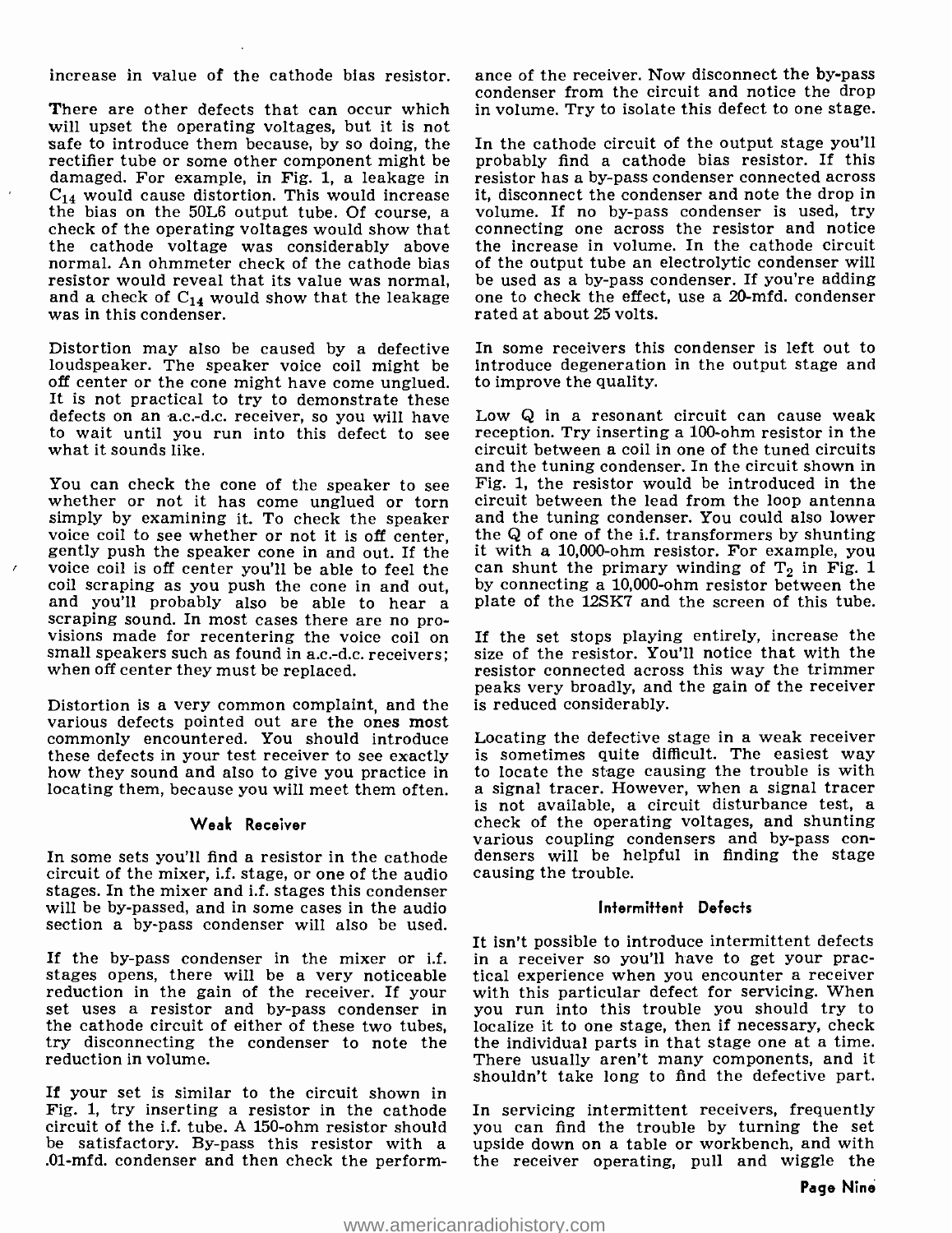various parts and leads in the set. If you discover Intermittent defects in the receiver are probably that when you pull or wiggle a certain part the most difficult type of defect to find. In some you can make the set cut out or play at will, cases you'll find that when you remove the you can make the set cut out or play at will, cases you'll find that when you remove the the part is defective and should be replaced, receiver from its cabinet it will play indefinitely the part is defective and should be replaced. If pulling a certain lead causes the set to cut out look for a loose connection or a broken lead.

Sometimes taking two sets of voltage measure- ments is helpful. If the set cuts out and remains dead for some time you can take one set of voltage measurements when the receiver is playing properly, and the other set of readings when the receiver cuts out. By comparing the two sets of readings you may notice a variation in a particular circuit—look for a defect in that type can be located by placing a box or a blanket<br>over the receiver to allow it to heat up. However, circuit.

If the receiver cuts out completely and remains doing this, otherwise other components may be-<br>dead for some time you may be able to isolate come hotter than normal and become damaged. dead for some time you may be able to isolate the trouble to one stage by means of a circuit disturbance test. Once you have located the defective stage you can then concentrate on that stage.

When the intermittent defect shows up within the first two or three minutes of operation, look for a defective connection or a condenser that's opening intermittently. Coupling condensers such as  $C_{12}$  and  $C_{13}$  in Fig. 1 cause trouble of this type.

When the set operates for three or four minutes satisfactorily and then begins to cut out it's usually because of an intermittent defect oc- curring in some part that takes three or four minutes to heat up. Resistors, particularly cathode bias resistors, cause trouble of this type. The intermittent defect in this case can frequently be located by voltage measurements. For example, if  $R_8$  were opening (Fig. 1) you'll notice that the voltage on the No. 8 pin of the 50L6 would go up to a high value when this resistor opens.

output meter an a.c. voltmeter can be used.<br>In a.c.-d.c. receivers you'll frequently find that when you turn the set on the tubes light up, and then after a short while they all go off. directly to B—, and the other to a .05-mfd. con-<br>Then light up again and go off. This process denser rated at 600 volts. Connect the other Then light up again and go off. This process will continue and is caused by an intermittent heater in one of the tubes. The defect can be located by checking the heater voltage across the tubes one at a time with an a.c. voltmeter.

Refer to Fig. 1, and start by checking the heater receiver. You can do this in a set that uses a voltage on the 35Z5. This is done by connecting loop antenna by wrapping a piece of wire around voltage on the 35Z5. This is done by connecting the a.c. voltmeter between the No. 2 and the No. 7 pins. A voltage of about 35 volts is normal, connecting the signal generator to one end of and when the tubes go out, the heater voltage the wire. The other end of the wire is simply and when the tubes go out, the heater voltage the wire. The other end of the wire is simply should drop to zero which shows that the tube left free. If the set has an outside antenna you is good. If the heater voltage goes is good. If the heater voltage goes up to a value equal to the line voltage, the heater of the tube is opening and the tube should be replaced. The<br>same tests should be performed on each of the The signal generator is then set to 455 kilo-<br>tubes, and by waiting until the tubes go out and cycles. A modulated r.f. signal tubes, and by waiting until the tubes go out and then observing the reading on the meter you of the signal generator is turned up until you<br>should be able to find the defective tube quickly. have a small indication on the meter; then should be able to find the defective tube quickly.

the most difficult type of defect to find. In some without any trouble. However, as soon as the set is put back in its cabinet, it will play for a while and then begin to cut out intermittently.

Defects of this type are always due to heat. Some part is breaking down as it heats up, but when the set is operated after removing it from its cabinet the heat developed by the receiver is carried away, and the defective part doesn't get hot enough to break down. Defects of this type can be located by placing a box or a blanket over the receiver to allow it to heat up. However, a certain amount of care must be observed when If you can get the set to cut out in this way, you can usually remove the box or blanket and the set will remain dead for a reasonable length of time, and you can proceed to isolate the trouble to one stage.

#### **Alignment**

It is comparatively easy to align an a.c.-d.c. set if you have a signal generator available, but if you don't it is not advisable to try. The best thing to do is wait until you can obtain a signal gcaerator and then carry out the alignment procedure on the receiver as outlined here.

To align a receiver of this type the first thing to do is peak the i.f. transformers at the correct frequency. In Fig. 1 the i.f. transformers are peaked at 455 kilocycles.

To peak the i.f. transformers, first connect the output meter between the plate of the 50L6 output tube and ground. If you do not have an

Simply connect one lead from the voltmeter directly to  $B$ —, and the other to a .05-mfd. conend of this condenser to the plate of the 50L6. The voltmeter should be set on a range where it can read voltages up to about 100 volts.

Next, connect your signal generator to the receiver. You can do this in a set that uses a the antenna about two or three times and then connecting the signal generator to one end of left free. If the set has an outside antenna you terminal.

The signal generator is then set to 455 kiloof the signal generator is turned up until you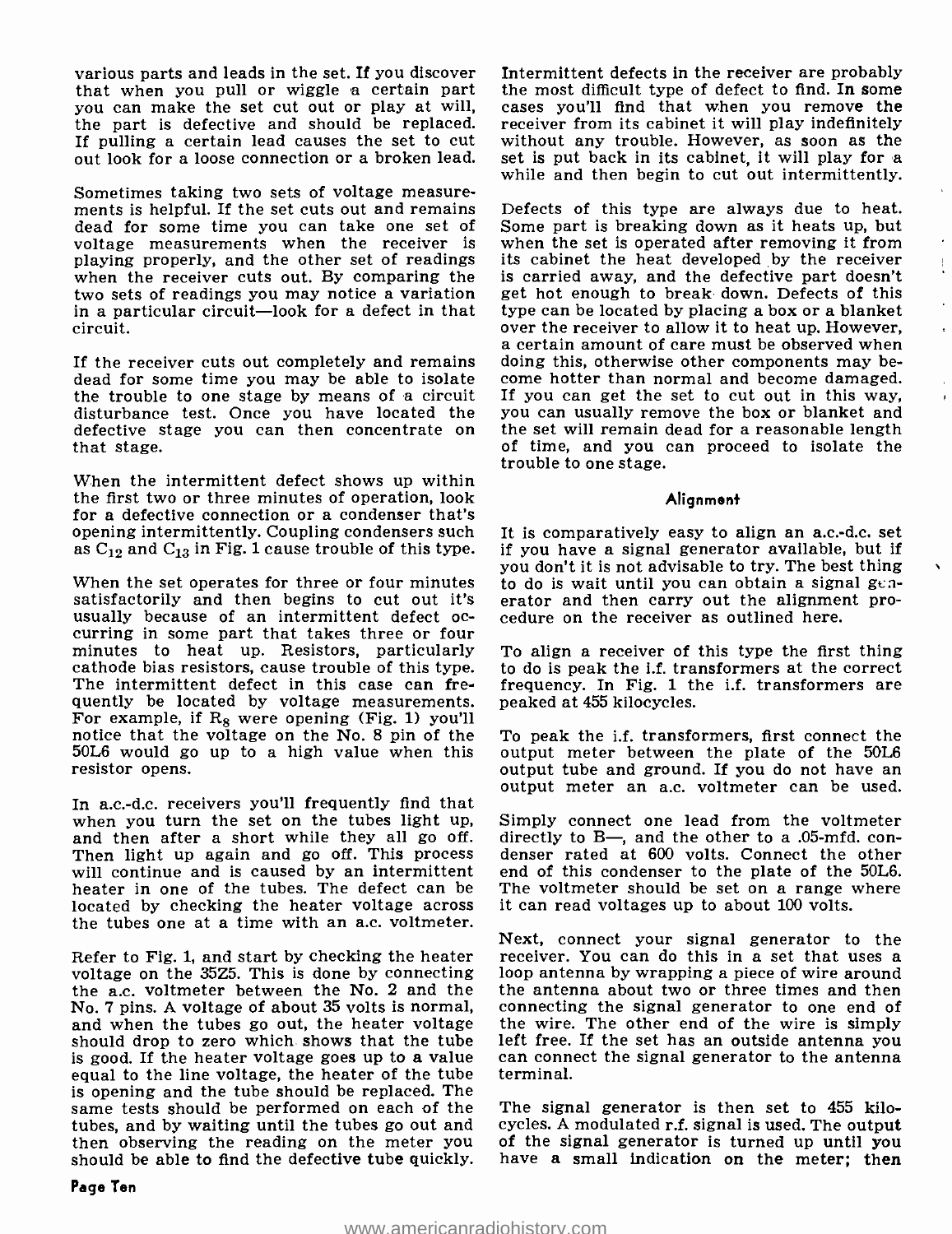reduce the range of the meter. Use the lowest convenient range of the meter that you can. As you align the set, the meter reading will increase and eventually reach a point where it will go off scale. Instead of using a higher meter range, reduce the output from your signal generator.

Now you are ready to align the i.f. transformers. The output i.f. transformer,  $T_2$  in Fig. 1, should be ad-<br>justed first. If the two trimmers on the transformer can be identified, adjust the secondary first; and then the primary. The trimmers are peaked for maximum reading on the meter.

Once you've peaked the output transformer peak the adjustments on the<br>input i.f. transformer. Again, if you can identify the trimmers, peak the can identify the trimmers, peak the  $\frac{1}{\sqrt{2}}\frac{1}{\sqrt{2}}$ <br>secondary first and then the primary.  $\frac{1}{\sqrt{2}}\frac{1}{\sqrt{2}}$ If the trimmers cannot be identified do not be too concerned because it is not very important which of the two<br>is peaked first.  $\bigotimes_{\mathbb{R}}$ is peaked first.

After you have peaked the input i.f. transformer, go back to the output i.f. and recheck your adjustments, and then check the adjustments on the input i.f. transformer again.

This completes the alignment of the i.f. transformers. You should now adjust the mixer and oscillator stages. To do this tune the set to the high end of the band. The best thing to do is to pick out a frequency around 1600 kilocycles on which there are no local stations operating. Tune the set to this spot on the dial and then set your signal generator at this frequency. Once you've done this, adjust the oscillator trim- mer to make the dial read correctly. Next, adjust the mixer trimmer for maximum output.

In a receiver such as shown in Fig.<br>1 no further adjustments are neces-<br> $\bigotimes$ sary. The oscillator section of the tuning condenser has specially shaped plates so that the oscillator will track with the mixer, providing the i.f. transformers are peaked at<br>the correct frequency. However, in some sets, particularly older re-<br>ceivers, there may be an oscillator padder condenser. In aligning these receivers the procedure is exactly

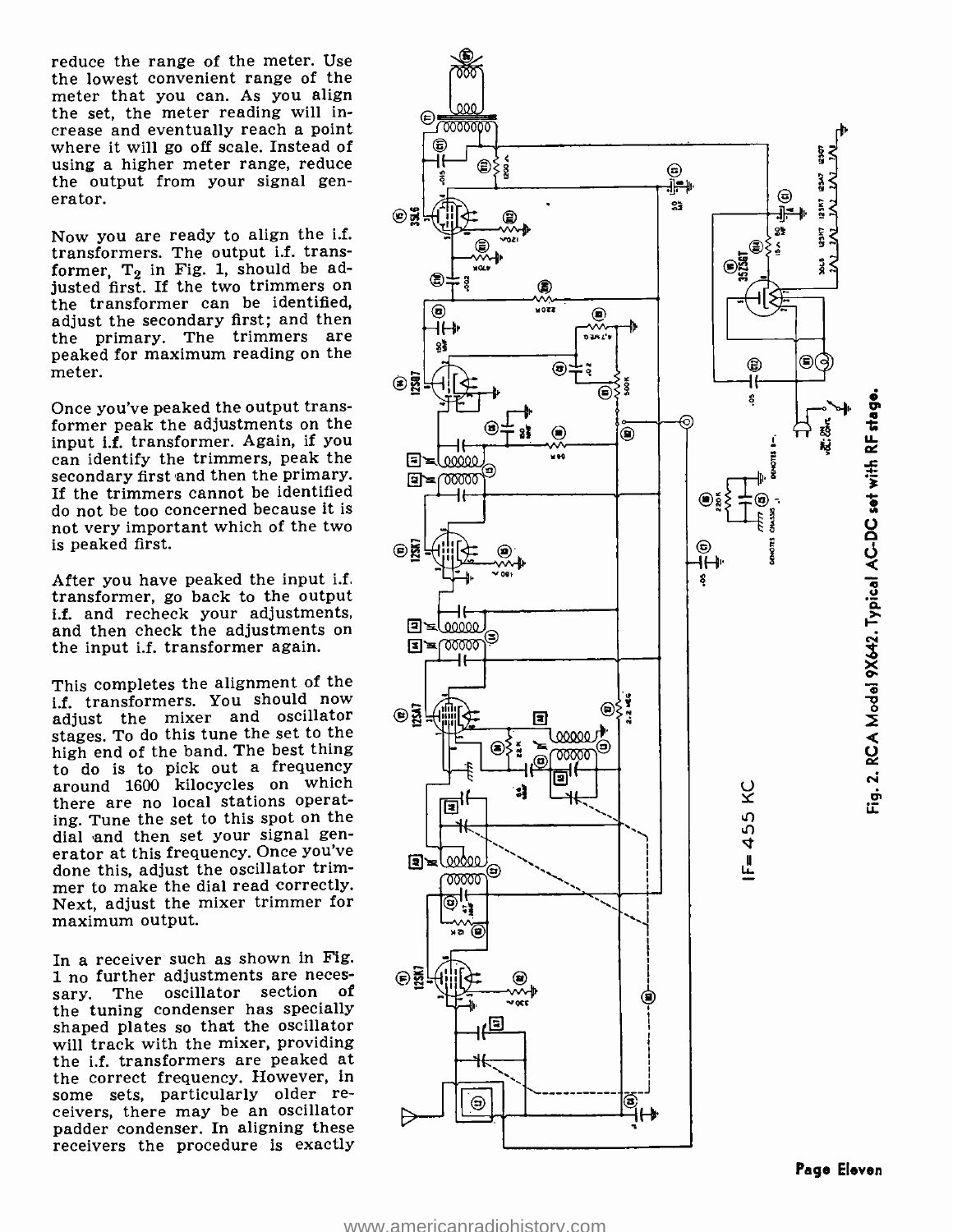the same as the procedure described, however, there are a few additional steps.

After aligning the set following the procedure outlined, tune the receiver to the low end of the band; usually a frequency near 600 kilocycles is selected where there is no local station Training Plan, there are a few precautions that operating. Tune the signal generator to this must be observed. First, one side of the power operating. Tune the signal generator to this frequency also. Now adjust the receiver to pick up the signal from the signal generator, and this type. Therefore, the set must not be grounded.<br>adjust the oscillator padder for maximum output If you ground the receiver you are likely to adjust the oscillator padder for maximum output while rocking the tuning condenser. In other words, when you adjust the oscillator padder the Some a.c.-d.c. receivers have a ground connec-<br>signal will disappear. It should be repeatedly tion. A ground may be connected to this terminal. signal will disappear. It should be repeatedly tion. A ground may be connected to this terminal, retuned by tuning the signal back in with the but it will add very little to the performance dial, and in this way the padde dial, and in this way the padder should be adjusted for maximum signal output.

Once you have set the oscillator padder, set your signal generator again at the high end of receiver unless a g<br>the hand and re-peak the oscillator trimmer for the manufacturer. the band and re -peak the oscillator trimmer for maximum output—do not change the adjustment of the r.f. trimmer.

Fig. 2. The circuits used in this set are similar wood platform. Also avoid touching any grounded to those used in Fig. 1. However, this set has objects such as water pipes, radiators, etc., while to those used in Fig. 1. However, this set has an r.f. stage. The addition of the r.f. stage will touching the chassis of an a.c.-d.c. receiver. Keep greatly improve the sensitivity and selectivity of the chassis of the set away from any grounded greatly improve the sensitivity and selectivity of the receiver, and give excellent results.

the set shown in Fig. 1. However, in this set there is an additional stage to be adjusted; the the equipment will be isolated from the power<br>r.f. stage. It is adjusted at the high end of the line by the transformer. However, if you use r.f. stage. It is adjusted at the high end of the line by the transformer. However, if you use hand while adjusting the mixer stage. band while adjusting the mixer stage.

impossible to feed a signal through the set at might burn out a fuse in the house, or you might the if frequency by connecting to the loop seriously damage either the receiver or the test the i.f. frequency by connecting to the loop antenna in the method described. In this case you must inject the signal into the mixer circuit. small condenser between the "hot" lead from the signal generator and the stator of the mixer section of the tuning gang. Usually a .0001-mfd.<br>condenser will be large enough. The i.f. stages can then be peaked, and the signal generator can be coupled to the loop antenna by means of a two- or three-turn loop of wire. The signal generator can be connected to this loop to adjust available through NRI.) If possible, buy one the oscillator, mixer, and r.f. stages. the oscillator, mixer, and r.f. stages.

It might be well to point out that in this re-<br>ceiver that resistors are used in the r.f. and i.f. in the future. It will avoid the possibility of cathode circuits, and that no by -pass condensers are used across these resistors. We pointed out previously that this would result in a reduction in the gain of these stages. However, in this set there is ample gain and these condensers are omitted to improve the stability of these stages. While getting enough gain in the receiver is no problem, oscillation, caused by so much gain, might present some difficulty. This is overcome

by inserting these resistors in the circuits to introduce a certain amount of degeneration.

#### **Precautions**

In using an a.c.-d.c. receiver for the Practical Training Plan, there are a few precautions that  $\qquad$  + line connects directly to B- in a receiver of this type. Therefore, the set must not be grounded. connect a short directly across the power line. Some a.c.-d.c. receivers have a ground connection. A ground may be connected to this terminal, but it will add very little to the performance of the set, and therefore it is best left off. How-ever, in no circumstances sho ground connection to the chassis of an a.c.-d.c. receiver, or connect it at any point to an a.c.-d.c. receiver unless a ground terminal is provided by

A more elaborate a.c.-d.c. receiver is shown in on a set in the basement you should have a Fig. 2. The circuits used in this set are similar wood platform. Also avoid touching any grounded Avoid working on an a.c.-d.c. receiver while standing on a concrete floor. If you are working touching the chassis of an a.c.-d.c. receiver. Keep object.

In the alignment of a receiver of this type the You cannot use a.c.-d.c. operated test equipment same procedure is followed as that outlined for on receivers of this type. A.C.-operated equipment the set shown in Fig. 1. H short directly across the power line when you<br>Sometimes in aligning a set of this type it is connect it to the receiver. By doing this you on receivers of this type. A.C.-operated equipment the equipment will be isolated from the power might burn out a fuse in the house, or you might equipment.

> All these precautions are unnecessary if a line isolation transformer is used. This transformer simply consists of a one-to-one ratio transformer that's designed to isolate the equipment from the power line. Since most of the receivers you will service will be a.c.-d.c. operated, it would be well worth while to purchase one of these transformers from a radio parts supply house. (Not available through NRI.) If possible, buy one you can use the transformer with the Training in the future. It will avoid the possibility of being shocked while working on the set, and eliminate the possibility of accidentally damaging test equipment.

> The NRI Practical Training Plan is a very valuable part of your Course. If you omit it you have lost some very valuable practical experience. You cannot learn how to do service work from studying your lessons alone. You must obtain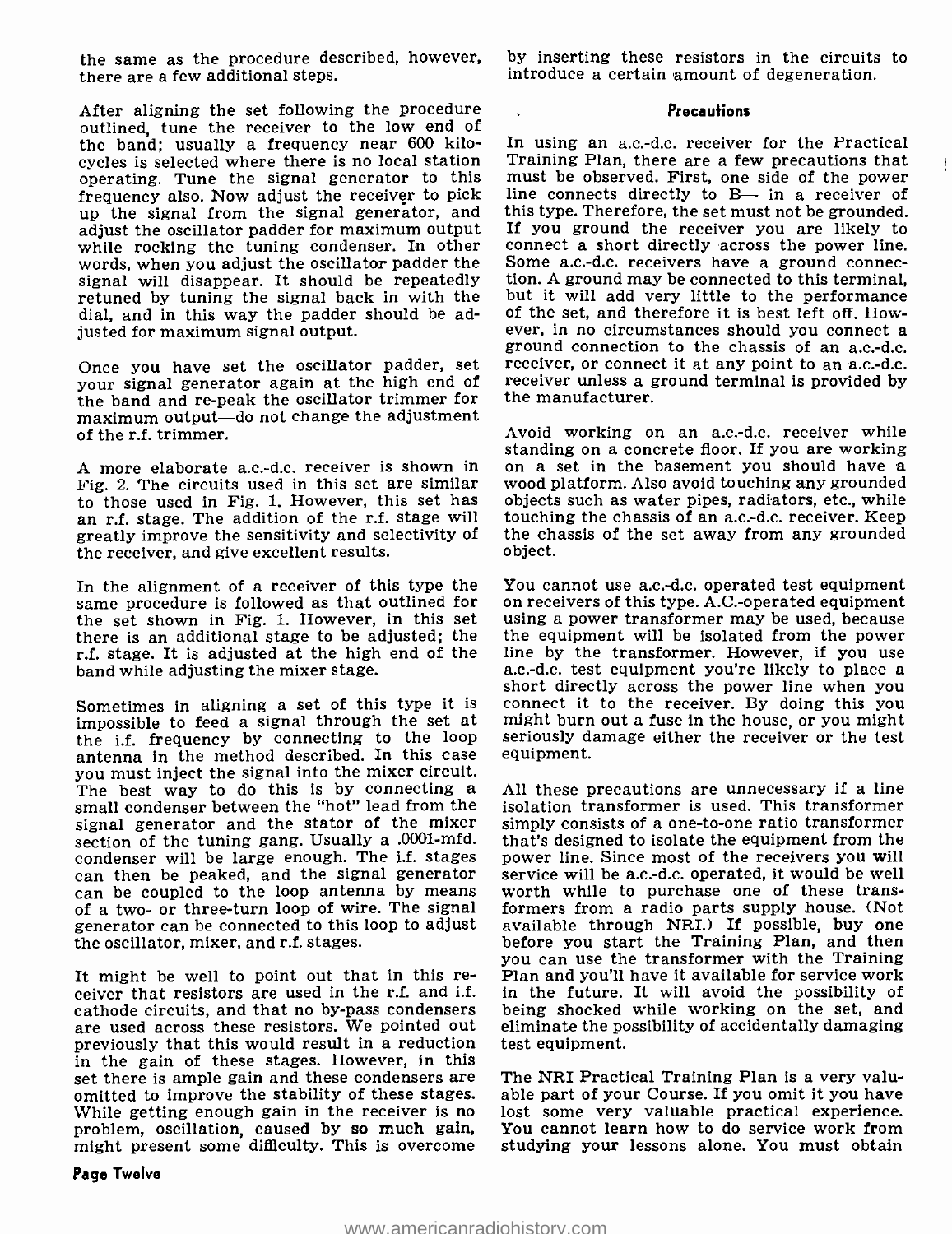practical experience along with your studies. The tunity of obtaining practical experience that might take years to obtain in the service field.<br> $\frac{n!}{n!}$   $\frac{n!}{n!}$ 

Wife: "The maid quit. She said you spoke to her insultingly over the phone."

Hubby: "Ye gods! I thought I was talking to you."

 $\frac{1}{\sqrt{n}}$   $\frac{1}{\sqrt{n}}$ 

friends met on the street.

"Well, old man," said one of them, "how did you get along after I left you the other night? Did you get home allright ?"

 $N_0$ , was the reply, "a policeman saw me and is located and places a high value in the took me to the station and I had to spend the was all built from a small beginning. he took me to the station and I had to spend the night in jail."

"You sure were lucky," said the first. "I got home!"  $\frac{1}{1}$  n r i  $\frac{1}{1}$ 

you like your new governess ?"

Peggy thought a moment and then said: "I half like her and I half don't like her, but I think I half don't like her the most."



### Resonant Paper Tubulars Improve I.F. Filtering

New type Resonant Capacitors made available by Aerovox Corp., New Bedford, Mass., act as series resonant circuits, effectively by-passing undesirable IF signals between 425 and 485 kcs. Since IF amplifiers in modern receivers have  $\frac{10 \text{ at night}}{10 \text{ at period}}$ . My wife keeps the radio shop in the very high gain, it becomes increasingly diffi- afternoon. She takes in radios and collects on very high gain, it becomes increasingly difficult to use regular bypass capacitors to eliminate those I have repaired. I find the NRI course<br>all traces of unwanted signals. Adequate elimi- beneficial in all my radio work. If my business all traces of unwanted signals. Adequate elimination is said to be accomplished with resonant capacitors. These capacitors are made by winding repairing reserving to entries the in-<br>sections in such manner as to increase the insections in such manner as to increase the inductance in same. By properly placing the tabs, the section inductance can be controlled so that the capacitor will be resonant in the IF band.

### Our Cover Photo

This issue, on our cover, we show another of the many fine photographs we have received from students and graduates.

It was two days after a big party when two most students do and, after some months, took Mr. Lloyd H. Smith of Vonore, Tennessee, got into Radio without giving much thought to it until he was attracted by an NRI advertisement. He enrolled. He studied in his spare time as in a few radios for repair. As his business grew, he set up a shop in a small room in his home. He soon outgrew this and moved his shop downtown. He owns the building in which his business is located and places a high value on it. This

'Well, Peggy," said the neighbor, "and how do Mr. Smith is another example of what hundreds Mr. Sinth is another example of what hundreds<br>of NRI students and graduates are doing. It takes<br>first, determination to study—to concentrate first, determination to study—to concentrate—<br>to stick to it regardless of obstacles and little comes when the student is ready to tackle a few radio receivers. He puts his knowledge to work.

> After making various tests and adjustments he finds he has been able to overcome the trouble in the receiver. He gets the thrill of seeing the results of his own efforts. He takes pride in his accomplishment and from that time on, if he gives serious thought to his opportunities, he can expand very rapidly. Here is a quotation from the original letter of testimony received from Mr. Smith. "I wanted something to do. <sup>I</sup>saw your course advertised in a magazine and I enrolled. I completed the course and received my diploma.

> "I repaired several radios before I had completed my training. My first shop was in a small room in my home. As my servicing jobs increased, <sup>I</sup> moved my shop downtown. I now have a well equipped shop, good test equipment and own the building my shop is in. I repair all makes of radios, also FM, and have started to do television servicing. I average from two hundred to five hundred dollars each month on my radio work spare time. I repair other electrical equipment too. I find that the 90 day service and parts guarantee is most satisfactory. It gains customers and confidence.

> "I work in my radio shop each morning, and at the Aluminum Company of America from 2 till 10 at night. My wife keeps the radio shop in the those I have repaired. I find the NRI course keeps increasing I will have to spend all my time repairing radios. I am dealer for RCA and Emer-

> > LLOYD H. SMITH Smith's Radio Service Vonore, Tenn.

> > > Page Thirteen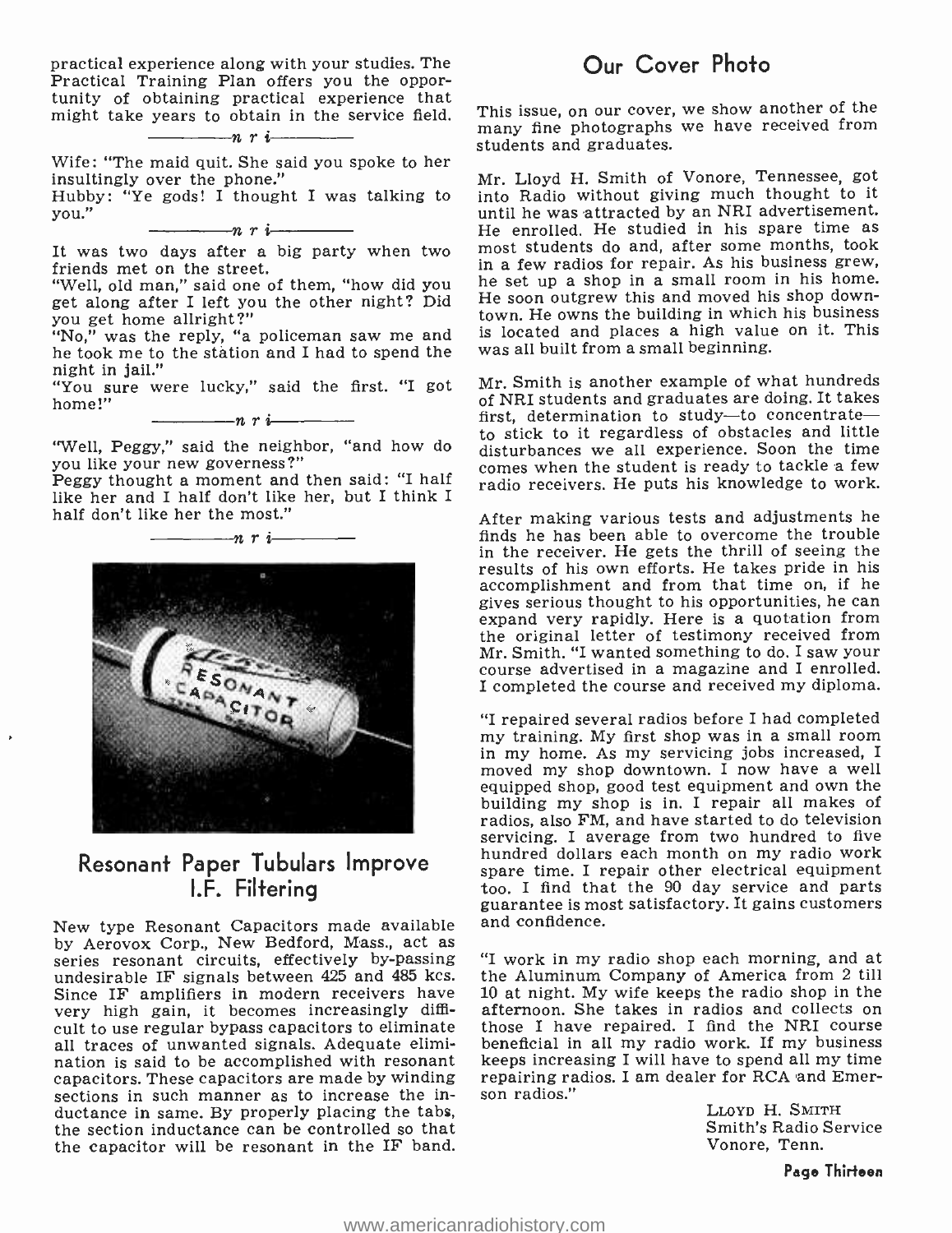## Read How NRI Graduates Are Forging Ahead in Radio and Television



Has Amateur Radio Small Part -Time Time Service Busi-\$1000 in One Year ness

Station and Spare- Business Takes In



"My new amateur call letters are W4RUG. In "I sure feel proud of my diploma. I can't say addition to activities in our local Amateur Club, enough for the NRI Course. It was very interaddition to activities in our local Amateur Club, I spend one night each week as Staff Sergeant in charge of communications for 'A' Battery, 104th AAA AW Bn., Alabama National Guard.

"My spare hours are filled with servicing auto and home radios for my neighbors. This has been netting me approximately \$10 per week. I attribute my ability to participate in these activities "I have a small part-time shop on my sun porch entirely to the training NRI has given me. Thanks and in a year I took in around \$1,000. I still use entirely to the training NRI has given me. Thanks a million."

 $-n$ ri

WILLIAM V. Yocum, 217 Oak Grove St. Florence, Alabama.

"I sure feel proud of my diploma. I can't say esting and easier than I thought it would be. I only regret that I did not take the NRI Course years ago. I saw your ads and would just turn the page, saying I could never learn to fix radios. But now I have found that it only takes a little effort.

"I have a small part -time shop on my sun porch and in a year I took in around \$1,000. I still use my NRI Tester for all tests that I make. It surely is easy to find the trouble in a radio from the methods I learned."

> FRANK S. TUCKER,<br>401 Warwick Road, Hilton Village, Va.

### Earned Money While Training-Now Doing Well

 $-n \cdot i$ 

"Long before completing my course I was fixing radios, earning money to pay for my test instruments. I have serviced several Television receivers with excellent results.

"The NRI Experimental kits furnish a very good groundwork for learning the function of parts, the wiring and tracing of electrical circuits. NRI lessons are presented in a form easily understood and become an excellent reference."

> GEORGE R. TAYLOR, <sup>4321</sup>Clarendon Rd., Brooklyn 3, N. Y.



Page Fourteen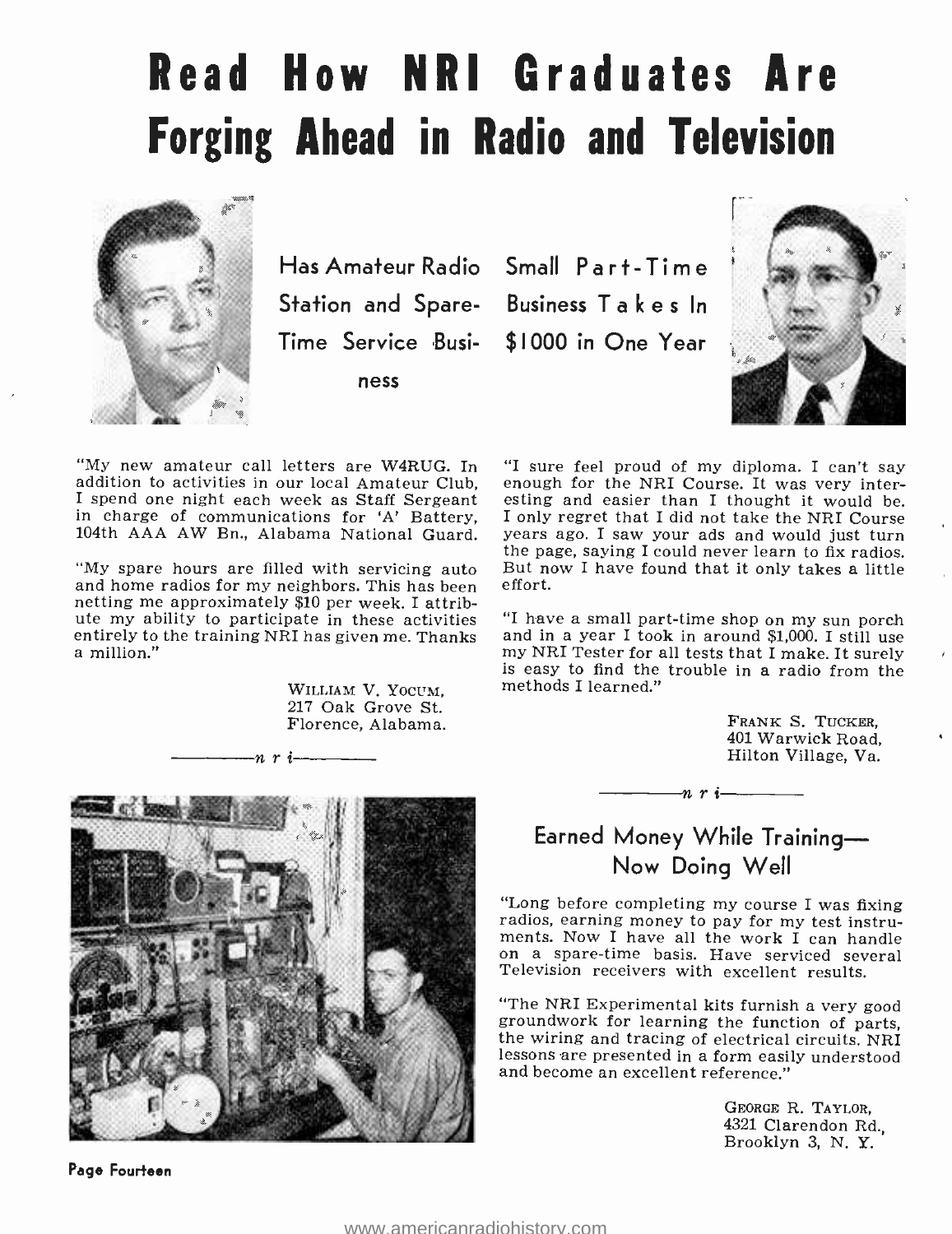

Fully Qualified As Holds Salaried Posi-Radio and Television tion Doing Tele-Service Technician

vision Work



"I began earning money by servicing radios very early in my course. I feel that I received great benefits from the NRI experimental kits, and that they were necessary to familiarize me with layout of parts, wiring, voltages, etc.

"I am doing full time radio and TV servicing, including car radios, and at least six to ten<br>TV sets each week I do some work at home, and "At present I have one helper with me. In a TV sets each week. I do some work at home, and I also do contract labor for a shop, receiving 75% of my labor charges. I also sell radios, TV sets, and appliances on my own, buying them direct from wholesalers.

"The NRI course is wonderful and complete. It affords the opportunity to learn the basic theory and enough practical work so that you will not<br>feel lost when you get into servicing. The rest feel lost when you get into servicing. The rest comes from experience and further study. I now consider myself fully qualified as a Radio and Television Technician."

> DANIEL B. McDoNALD, 2224 Meadowdale Ave., Los Angeles 31, Calif.<br>  $\boldsymbol{n} \cdot \boldsymbol{i}$

"I hold a salaried position with Lichtman Bros. in Perth Amboy, N. J., doing Television work. Have been quite busy installing sets of all types. I find it very interesting work, especially when setting up antennas in rough areas where we encounter all types of interference. We cover wide areas here, sometimes traveling up to forty miles.

short while I expect to be assigned to general repair work. With a little more practical work under my belt I expect to have my own shop.

"After about my 17th lesson I began fixing radios in spare time following my regular factory hours, and earned about \$10 a week. I still do part-time jobs on TV and radio when time permits."

> JOSEPH LASKIEWICZ, 100 Pacific Blvd., Cliffwood Beach, N. J.

### Dispatcher and Radio Operator With Forestry Service

nri

"My future looks very good in Radio and I owe it all to you. I am now employed with the Florida Forest Service as a Dispatcher and Radio Operator.

"I can never repay you for all that you have done for me. The Forest Service is well pleased with the work I do. I am proud to let others know that I am a graduate of NRI. Enrolling was the best decision I ever made. I would enjoy writing to anyone who thinks he would like radio."

> BENSON E. BYRAM, RFD 1, Box 601, Orlando, Fla.

As space permits, from time to time, we plan to devote a page or two in NR -TV News to short suc- cess stories such as above. They are taken from testimonial letters we have on file. Photographs and letters of this kind are always greatly appreciated by us. We feel we should pass them on to our readers for the inspiration to be gained from a reading of them.

Page Fifteen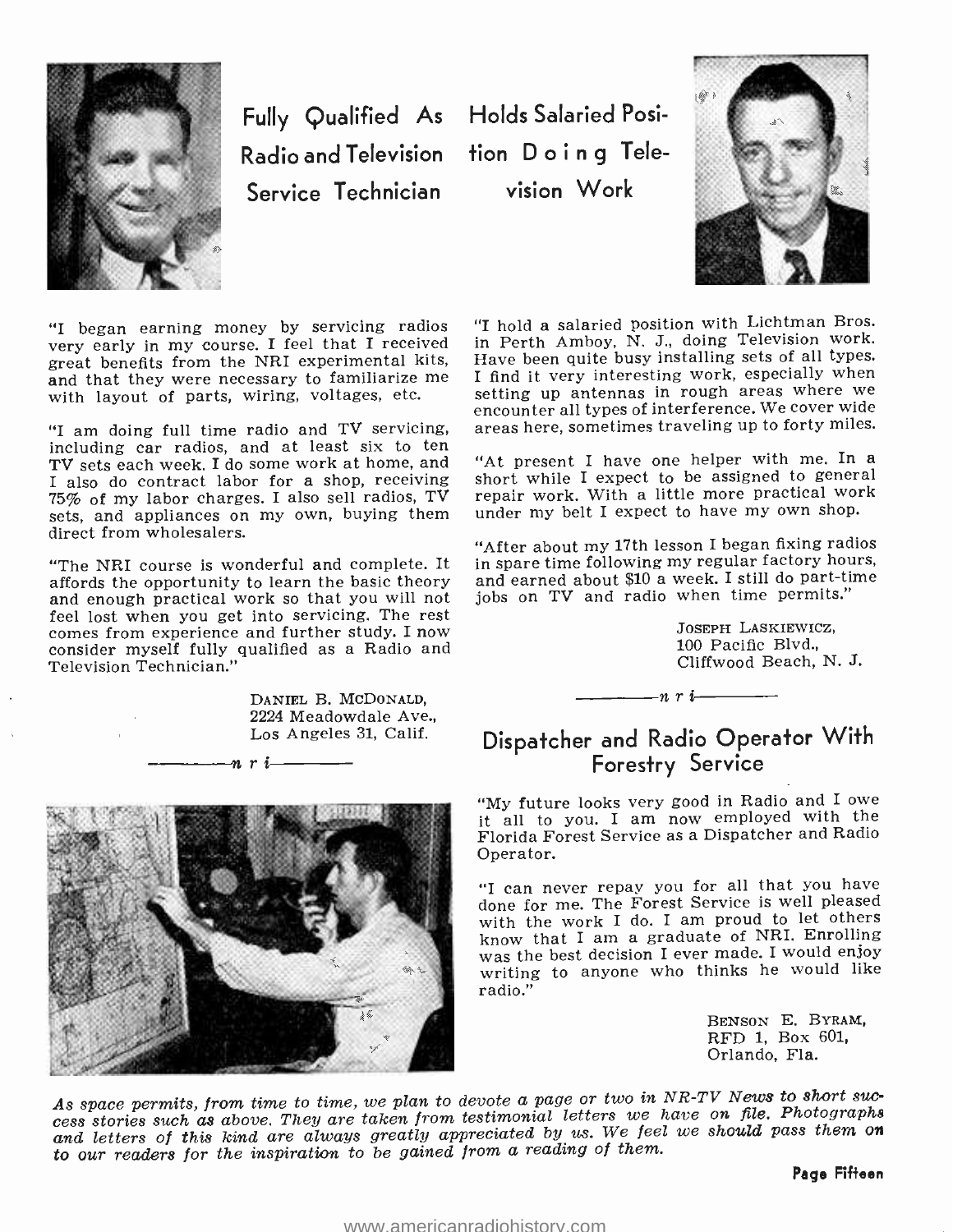# Choosing **Substitute** Replacement Parts

#### By WILLIAM F. DUNN

#### NRI Consultant

THERE will be many occasions in servicing radio<br>
and TV receivers when an exact duplicate re-<br>
placement will not be available. Many parts are<br>
standard, and it is not necessary in all cases<br>
to use an exact duplicate repl by the original manufacturer. For example, when replacing a tube in a radio or a television set, you know that a similar tube type made by a control, different manufacturer will work just as well. trol, etc.

A large number of other part substitutions are If the control is a single control, you need not possible as well as tubes. For example, resistors obtain an exact duplicate replacement. You and condensers need not be purcha original supplier. A .05-mfd. condenser rated at gram the size of the original control, and obtain<br>600 volts is the same condenser regardless of a replacement from almost any wholesaler. who made it. There may be some variation in However, t size or shape, there may even be some small considered. electrical variation, but this is unimportant. To<br>replace a resistor, simply obtain a replacement<br>resistor having approximately the same resist-<br>ance and wattage rating as the original.

bought from wholesalers who specialize in re-<br>ably be varied anywhere between these limits<br>placement parts. However, there are components without any noticeable effect upon the perform-<br>in radios and TV receivers which sho particular brand will have an exact duplicate<br>replacement coil on hand. Use it by all means. which the control is used, and if possible, deter-<br>It is inadvisable to install a universal replacement<br>antenna coil if the exact is obtainable.

In this article we are primarily concerned with In some of the older radio receivers, dual controls<br>replacing parts, whose values are critical, when were used. Replacements for these receivers are<br>exact duplicate replaceme exact duplicate replacements are not available.



William F. Dunn

#### Controls

When we speak of controls in a receiver, we may also be a brightness control, a contrast control, and a horizontal and vertical hold con-

could determine from the manufacturer's dia-However, there are a few things that must be

These substitutions are more or less obvious. type of control may have a value anywhere from<br>Resistors, condensers, and tubes are usually 1 megohms to 2 megohms. The value can prob-When replacing the volume control in a receiver, it is essential that you obtain the same type of control. The exact resistance of the control is not so critical. For example, an audio type of control may have a value anywhere from ance of the receiver, providing you obtain an *audio type* of control. If, however, you replaced

> In some of the older radio receivers, dual controls were used. Replacements for these receivers are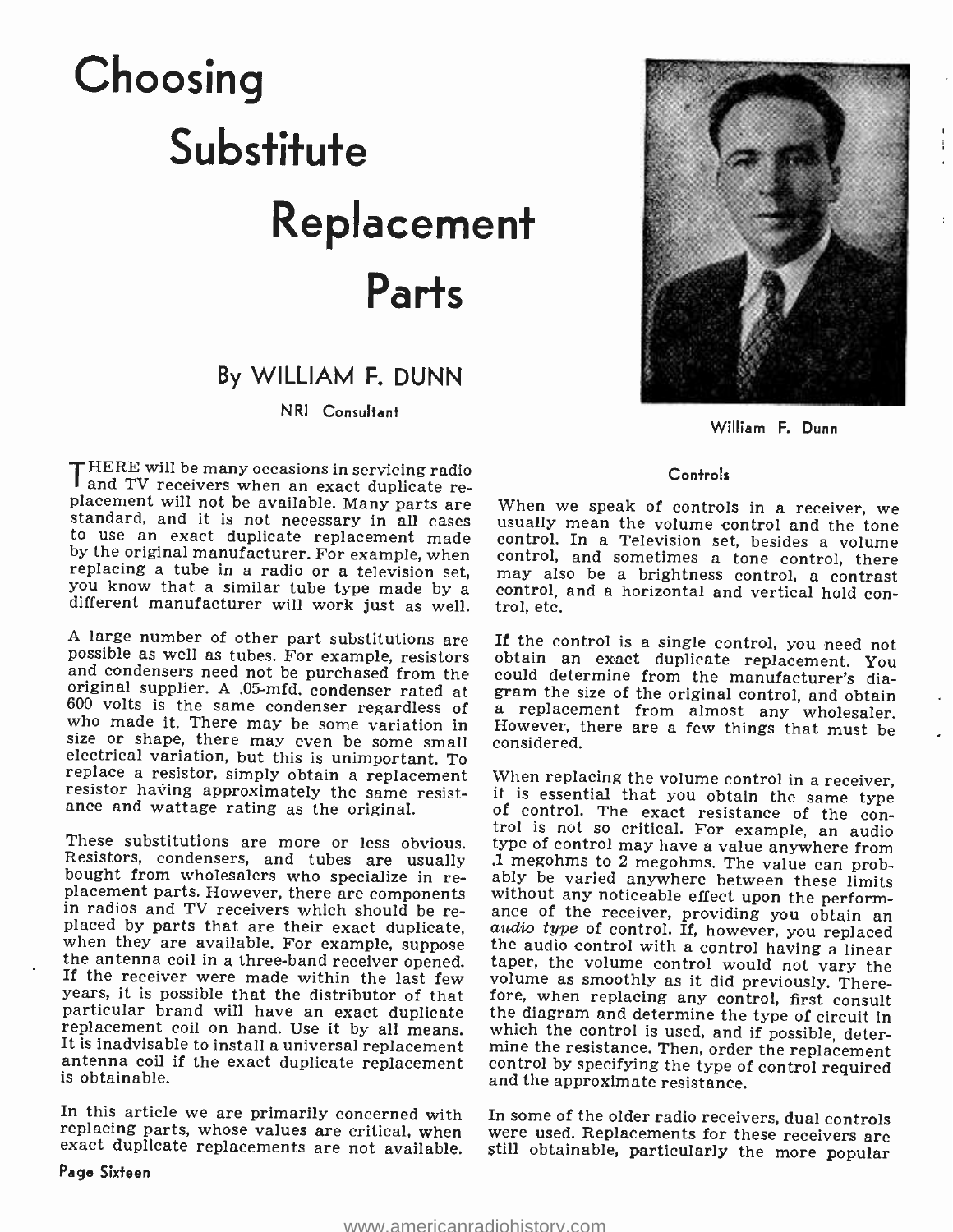ones. But when an exact dupli- cate replacement is not available, it is quite possible to modify the circuit so that a standard replacement can be used.

Fig. 1 shows the dual volume control circuit used in the Philco Model 20 receiver. Notice that the section of the control on the left is used to vary the cathode bias on the two 24 tubes, and the section on the right varies the signal input to the antenna  $\begin{array}{cc} I & I \\ E & F \end{array}$ coil. E F

The circuit can be modified as shown in Fig. 2. In this circuit, a fixed resistor has been in-

stalled between terminals  $E$  and  $F$ . The value controls having approximately the same elector should be equal to the trical value and mechanical size of the original of the fixed resistor should be equal to the resistance of this section of the original control.<br>A single control has been installed to vary both the signal input to the antenna coil and the cathode bias on the tubes. The fixed resistor <sup>R</sup>has been installed in the cathode circuit to limit the minimum bias on the tubes.

In ordering a control of the type shown in Fig. resistance, but more important it must have the 2, the resistance of the control is not too impor-<br>tant; anything between 5000 and 15,000 ohms<br>would be satisfactory. It is i

There are several other types of dual controls<br>that can be replaced by a single substitution.<br>In selecting a substitution you should first study<br>the circuit to determine the function of the two<br>controls and to ascertain i

When replacing "contrast," "brightness," and "hold" controls in TV receivers, a control having a linear taper should be used. Single controls can be replaced by standard replacements. However, many

TV receivers use concentric con-<br>trols. These controls actually<br>consist of two separate controls built around a dual shaft and<br>must be replaced with a part that not only has approximately<br>the same value, but that also has<br>a shaft whose length is approxi-<br>mately equal to that of the original. The shaft of a con-<br>centric control cannot be cut off like the shaft of a single control. Usually the distributor of the receiver will carry replacement



controls having approximately the same elecunit. However, as more and more TV sets are made, the chances are that in the future, it will be possible to make standard substitutions. When making these substitutions remember that the length of the shaft on the replacement control<br>is important, and also that the replacement control must have approximately the correct resistance, but more important it must have the correct taper.

An example of where you might run into trouble was designed for use as a combination contrast and volume control in place of a dual control that is to be used as a horizontal and vertical hold control. You may find it possible to obtain a control that was designed for use as a contrast and volume control that has the correct resistance for use as a horizontal and vertical hold control. However, the replacement control that was designed for use as a volume control has an audio taper. This is not a linear taper, however. one of the hold circuits, the action of the control would not be smooth. In other words, you would was very critical. This type of replacement is obviously unsuitable.

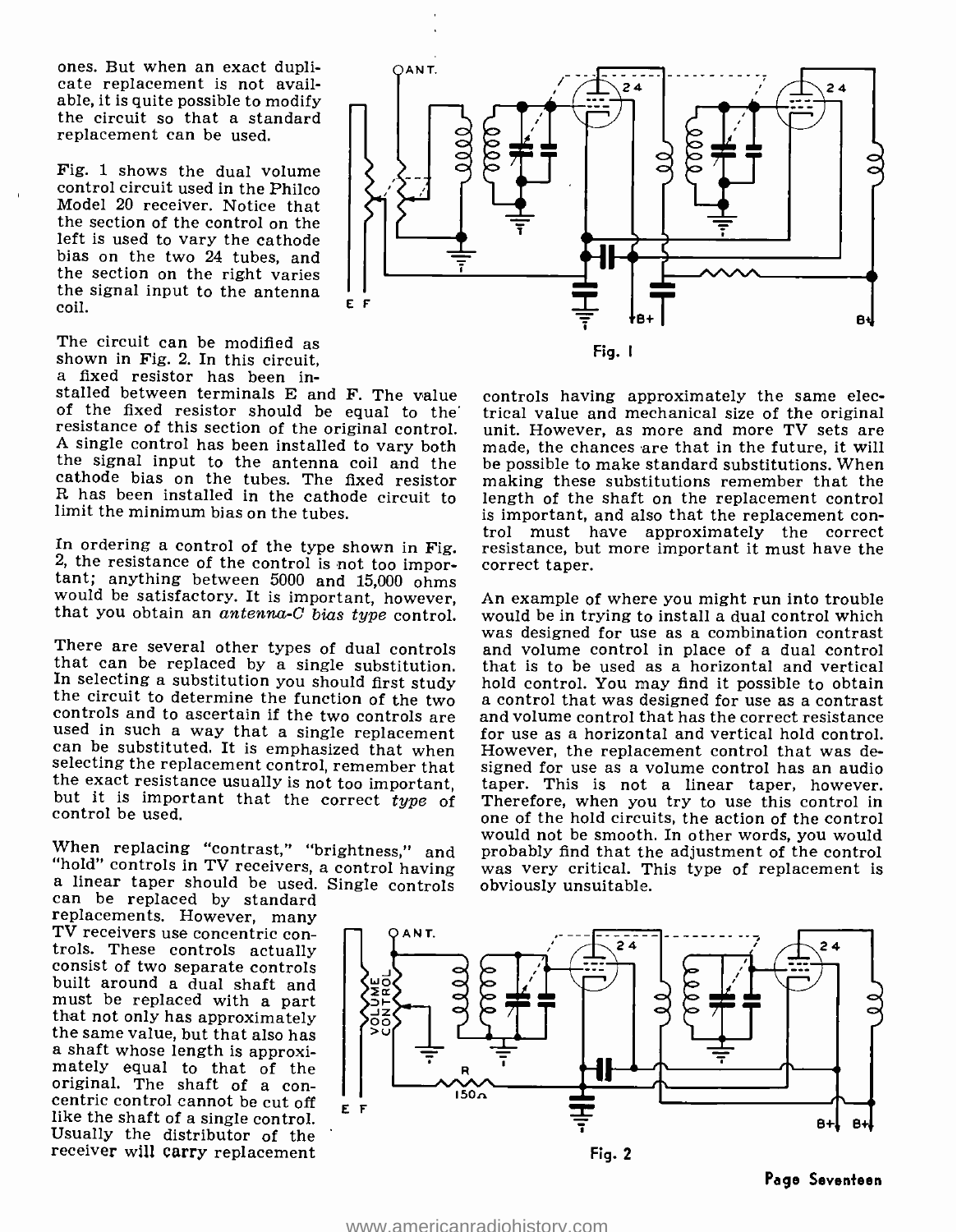#### Condensers

You can usually find a replacement condenser having approximately the same capacity as the original. The important thing to watch in select-<br>ing replacements is the working voltage. A coning replacements is the working voltage. A con-<br>denser having a higher working voltage than the vary the electrical size of the condenser you may<br>original unit may always be used as a replace- run into trouble obtaining th a lower working voltage.

usually use the smallest possible size condenser  $\sigma$  or the correct replacement is not available, you<br>in order to keep the cost of the set down. If you seen use two condensers in parallel to give you use a larger condenser, the filtering will be just the desired electrical capacity. For example, sup-<br>that much more effective. Of course, the input pose you need a .15-mfd condenser. You could<br>filter condenser should not times the value of the original, because the initial surge through the rectifier (when the set is turned on) may be so high that the life of the rectifier tube will be shortened.

receiver. The size may even be decreased slightly<br>without any noticeable effect, in most cases.<br>By-pass condensers are not critical. You can al-

most always vary the size somewhat (at least plus or minus  $50\%$ ).

The same general rules apply in a TV receiver. Electrolytic condensers can be replaced by larger condensers having higher working voltages. In the video amplifier, larger coupling condensers may usually be used. But, sometimes difficulty will be encountered because the physical size of the condenser may be increased also; this in turn may increase the distributed capacity in the circuit and result in a reduction in the high-frequency response. In video circuits it is usually<br>best to try to obtain a condenser as close as possi-<br>facturers are now making the resistors in stand-<br>best to try to obtain a condenser as close as possi-<br>ard sizes and alth end result (picture quality) seems satisfactory.

condensers may be used as coupling condensers in the video i.f. stages, or they may be used as by -pass condensers.

Ceramic condensers used as plate or screen bypass condensers are not critical. The size of the that the entire unit has burned out. Usually one replacement may vary somewhat from the size section opens. You can repair the damaged unit replacement may vary somewhat from the size of the original. For example, in a set that uses is simply by shunting the burned-out section with 1000-mmf ceramic condensers as screen by-pass is a resistor having a resistance equal to the unit condensers on the video i can be made with 1500-mmf replacements with-

Replacement of condensers such as by-pass con-<br>densers, coupling condensers, filter condensers, replacing ceramic condensers used as the coupling<br>etc., in a radio receiver offers little or no problem. condensers in the vid out any trouble. You might even be able to use 1000-mmf replacements in a set that originally condensers in the video i.f. stages, you should try to obtain condensers having the same electrical value. The physical size may vary slightly. This might affect the alignment of the set, but it can vary the electrical size of the condenser you may

The size of the replacement condenser may vary of obtaining a certain condenser whose electrical somewhat from the size of the original. In replac- ing filter condensers you can always use a con-<br>the correct replacement av Coupling condensers can be replaced by larger circuits you may find that neither one of these ones without ill effect on the reception of the substitutes is satisfactory, and if a .15-mfd. con-Sometimes you may be faced with the problem of obtaining a certain condenser whose electrical size may be quite critical. When you do not have the correct replacement available and do not can use two condensers in parallel to give you pose you need a .15 -mfd condenser. You could connect a .1 -mfd. condenser in parallel with a .05-mfd. condenser to obtain a total capacity of .15 mfd. Of course, as pointed out previously, in most cases where the original circuit uses a .15 mfd. condenser, either a .1 or .2 -mfd. condenser should work satisfactorily. Since in a few critical circuits you may find that neither one of these denser is not available, you could obtain the cor-<br>rect capacity in the above manner.

#### Resistors

Replacing most of the resistors in a radio or TV receiver presents no special problem. All wholesalers carry large stocks of resistors. While they may not be able to supply you with the exact size you want, they can usually provide a suitable resistor with a value close enough to the size of the original.

You will find it necessary to make changes in many cases. For example, in servicing old radio sets, you may find a 50,000-ohm resistor. Manufacturers are now making the resistors in standard sizes and although 50,000 -ohm resistors are not standard, 51,000-ohm resistors are. Certainly performance of the receiver in any way.

Many TV receivers use ceramic condensers. These — The-only-place-you-are-likely-to-run-into-diffi-<br>condensers may be used as coupling condensers — culty with resistors is in replacing a resistor used The only place you are likely to run into diffias a voltage divider. However, even then it generally is not too big a problem.

> When a voltage divider burns out it is seldom that the entire unit has burned out. Usually one. a resistor having a resistance equal to the unit that has burned out. You can then continue to use the original voltage-divider resistor.

#### Page Eighteen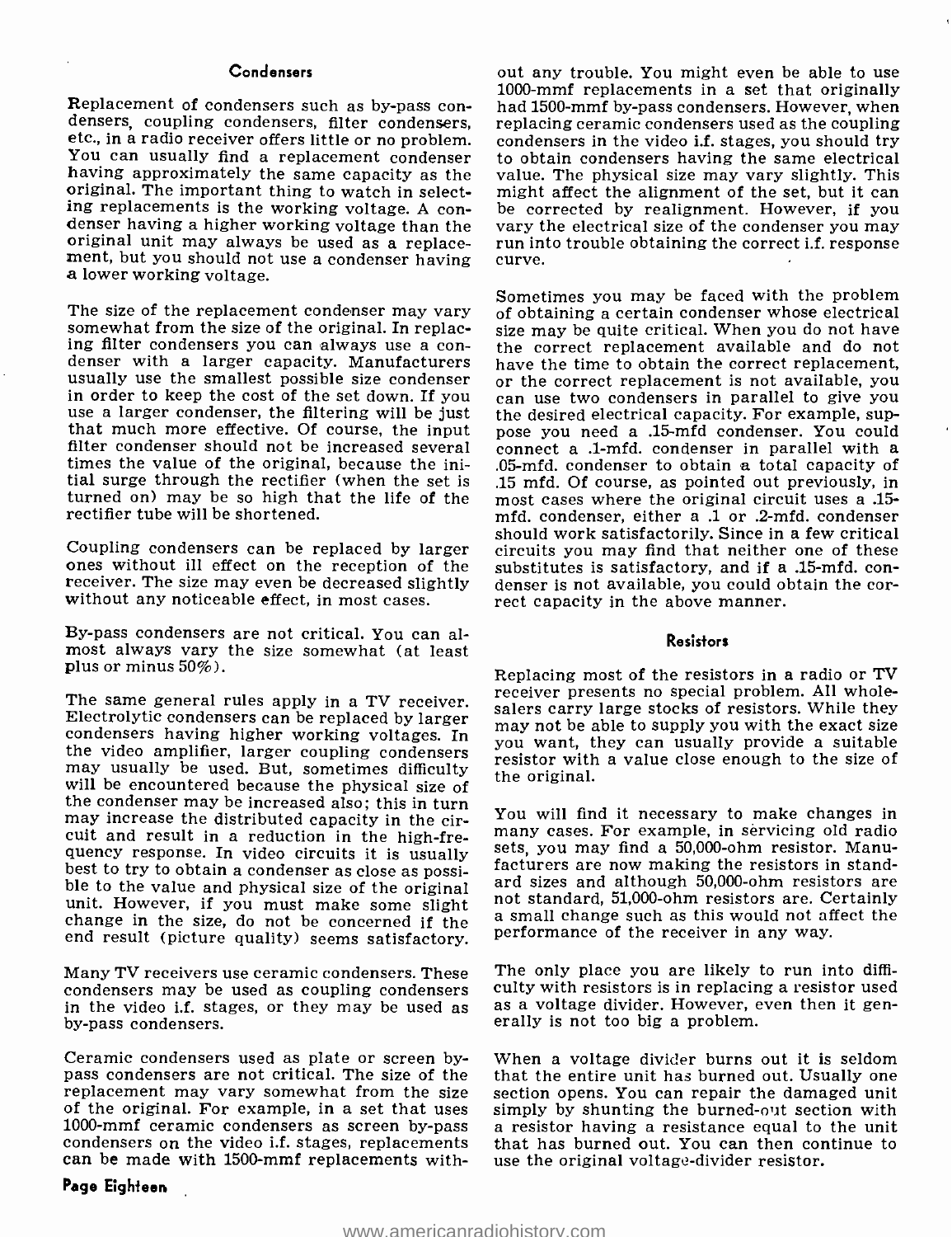Occasionally a voltage divider will develop an intermittent defect. One section may be opening intermittently. If you shunt this section with a resistor, the voltage divider will still continue to intermittently. If you sh siderable interference. When this situation is encountered you must replace the entire divider or completely destroy the defective section by cutting its wires with a knife or diagonals.

If an exact duplicate replacement is not available, sometimes you can find a voltage-divider originally, but there is not much that you can type of resistor whose value is close enough to the original unit to be usable. However, when this is working, even though it doesn't work quite as impossible, you can make up a voltage divider well as it did originally, than to be unable to use impossible, you can make up a voltage divider by using individual resistors, having the correct resistance and wattage rating, and connecting them in series.

Another special type of resistor that is frequently thing about it by realigning the set, it is worth encountered is a ballast. If used, a ballast is while to try a replacement coil made by a differ-<br>usually in series with a radio or a TV receiver. Universal replacement<br>ballasts are available that can be used as re-<br>placements for 90% of the ballasts used. Companies manufacturing replacement ballast tubes have catalogs available where the replacement You will find that some universal coils are<br>for the various ballast types are listed. Most shielded, whereas others are unshielded. If the<br>wholesalers have copies of these cata wholesalers have copies of these catalogs from which they can select for you a suitable replacement ballast.

#### Coils

Whenever a coil in the r.f., mixer, or oscillator Sometimes it is easier to get the set tracking circuits in a radio breaks down you should try to obtain an exact duplicate replacement. Contact the wholesaler who distributes the receiver in your locality to see if he has a replacement available.

If the wholesaler does not have an exact dupli-<br>it is necessary to replace a peaking coil you<br>cate replacement you must use a substitute coil.<br>should obtain an exact duplicate replacement if There are universal replacement coils that will give reasonably satisfactory results in most cases. However, there are a few things that you should know about the coil.

Some manufacturers make replacement coils in two types. One type is designed for use in t.r.f. receivers, and the other for use in superheterodynes. Some manufacturers do not make separate types for t.r.f. receivers and superheterodynes.

When ordering a universal replacement coil, it is a good idea to specify whether it is to be used in a superheterodyne or in a t.r.f. receiver so that you will be sure to obtain the correct type in the event that the coil manufacturer does make separate types.

If it is necessary to replace one of the coils in a small t.r.f. receiver having only one r.f. amplifier stage, it is a good idea to replace both coils. Obtain a matched set of coils, and the chances are that you will not run into any trouble getting if you were to replace only one of the coils, you might have trouble caused by improper tracking.

If it is necessary to use a universal replacement coil in a superheterodyne receiver you may run<br>into some trouble from improper tracking. By carefully aligning the set it may be possible to obtain reasonably good tracking across the broadcast band. The set may not track as well as it did do about this. It is better to have the receiver working, even though it doesn't work quite as

When you run into a situation where the receiver tracks very poorly, and you are unable to do anywhile to try a replacement coil made by a different manufacturer. Universal replacement coils and where one coil might not track properly, an-<br>other one might work out reasonably well.

You will find that some universal coils are shielded, whereas others are unshielded. If the shielded replacement should be obtained. Similarly, if the original was unshielded, an un-<br>shielded replacement should be used.

Coils with adjustable cores are also available. when an adjustable type of coil is employed.

Aside from the coils in the r.f., mixer, and i.f. stages, you are not likely to run into any aircore coils in broadcast band receivers. However, in TV receivers you will find peaking coils. When it is necessary to replace a peaking coil you possible. If you cannot, you should get all the information available on the characteristics of the original coil, and obtain a replacement as close as possible to the original characteristics.

Many peaking coils are wound on resistors. If the value of the resistor used in the original coil varies a small amount from the original resistor value this shouldn't affect the performance of the circuit too much. However, if the inductance of the replacement varies, the high-frequency response of the video amplifier will fall off and result in a loss of detail.

Other special coils encountered in a TV receiver such as pulse shaping coils, etc., should be re-<br>placed by exact duplicates wherever possible.

However, sometimes when these coils are not available, a number of similar coils may be tried until a satisfactory substitute is found.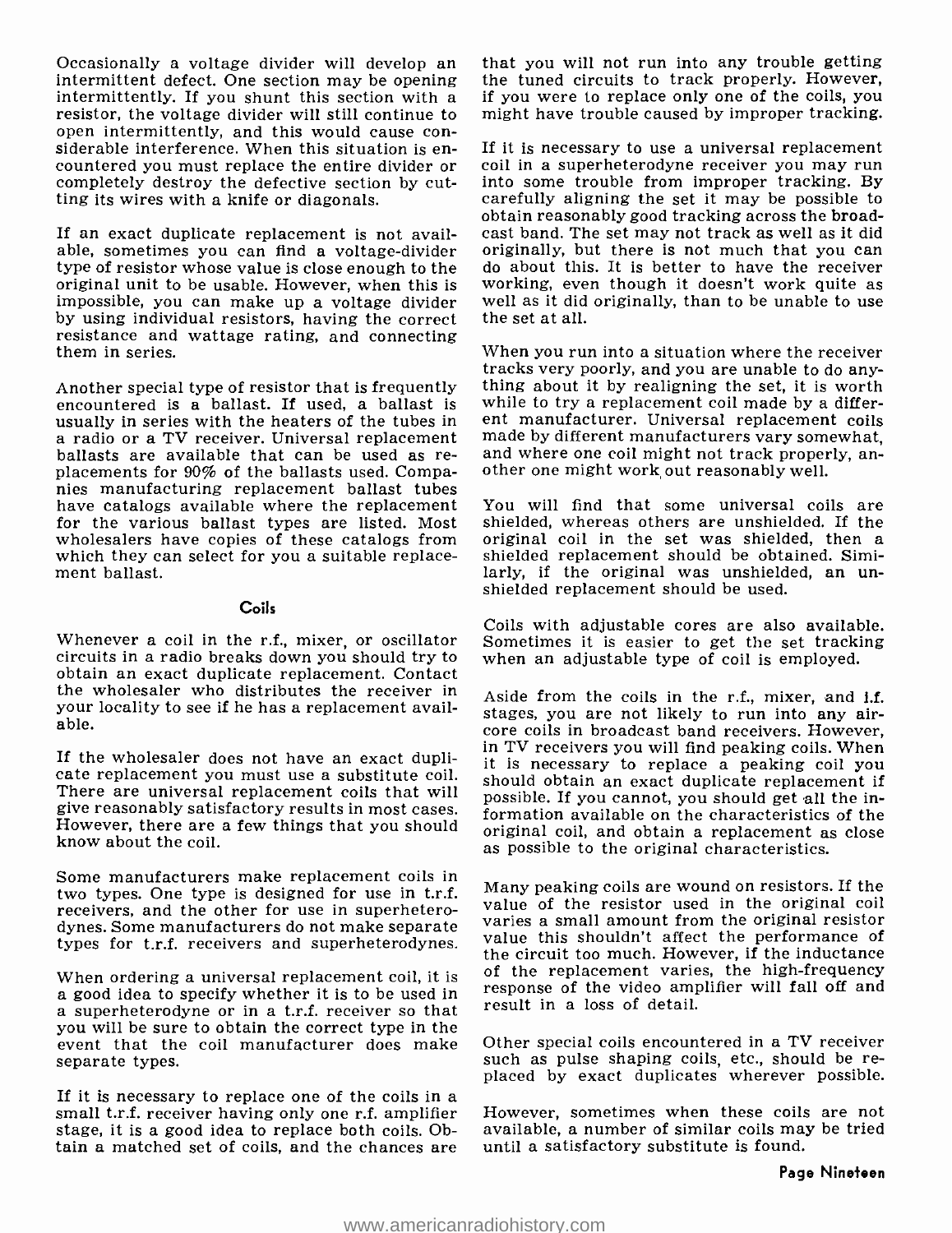If one of the coils used in the tuner of a TV receiver is damaged, it is usually impossible to obtain a replacement. Even if the replacement is available in most cases there is not much you can To determine the current required by the heaters<br>do with it, because the average serviceman does of the remainder of the tubes in the set, consult<br>not have the equipment av not have the equipment available to realign the a tube manual for the heater current required<br>tuner, Many distributors will exchange a defec- for each of the tubes. The sum total of the retuner. Many distributors will exchange a defective tuner for one in good operating condition. quirements of each of the tubes is the heater cur-

The cost of the exchange is far less than the cost of a new tuner, and, in most cases, the exchange ment of the second filament winding. If you find<br>tuner will work satisfactorily. If you run into that you need a total current of 2 amperes you tuner trouble, be sure to contact the distributor can use a transformer with th to see if he has this exchange service before de-<br>rated at 2 amperes or higher. to see if he has this exchange service before deciding to buy a new unit.

Some TV receivers use what is known as a turret This is not as simple as it might seem. If you tuner and the replacement of coils is a compara-<br>total the current requirements of the tubes from tuner and the replacement of coils is a comparatively simple task. The coils are arranged in a tube chart, the value obtained will be somestrips that are held in position by a spring. The spring is simply moved back and the entire strip is removed. Replacement strips are available from the receiver distributor. If a replacement is not voltage and current requirements of the B sup-<br>available, either of the adjacent channel strips ply, you can usually select a suitable replacement available, either of the adjacent channel strips ply, you can u<br>may be used in many cases with slight realign- transformer. may be used in many cases with slight realignment.

#### Transformers

There are several different types of transformers found in radios and TV receivers. In addition to voltage and current are given. By determining power transformers, there are audio transformers approximately how much current you will need, power transformers, there are audio transformers and i.f. transformers. You may also call the an- tenna coil and the r.f. coil a transformer if you wish, but since we have discussed them previously we are not concerned with them now.

In replacing a power transformer in a receiver, it is seldom necessary to obtain an exact duplicate. As a matter of fact, in most cases you will find that the distributor does not have an exact duplicate replacement, and it will be necessary to use some substitute.

manufacturer's name, model number of the re-<br>ceiver and the number and type of tubes used cording to the manufacturer's instructions which in it. He has catalogs that list the replacements that can be used in most receivers from which you will be able to select a suitable replacement.

In some cases you may find a replacement transformer is not listed. To select a suitable replace-

Usually you will need a winding for the rectifier tube. In most cases this will be a five-volt winding If you know the voice-coil impedance of the capable of supplying either two or three amps. speaker (this information is frequently given on capable of supplying either two or three amps.

If your set uses a rectifier tube that has a cur- rent requirement of 2 amps, the replacement transformer could have a rectifier filament winding rated at either 2 or 3 amps. On the other From the manufacturer's specification sheet suphand, if your rectifier tube requires 3 amps, then plied with the output transformer, you can dehand, if your rectifier tube requires 3 amps, then

the rectifier filament winding must be rated at 3 amps.

 $\mathbf{I}$ 

 $\mathbf{r}$ 

To determine the current required by the heaters rent required. Also allow for the pilot light, and this will give you the minimum current requirement of the second filament winding. If you find can use a transformer with the filament winding

Now determine the B supply voltage and current. what higher than the current actually required in most cases. Count the number of tubes. From this information, and an approximate idea of the voltage and current requirements of the B sup-

You will find that replacement power transformers are listed in the catalog for receivers having so many tubes. Also, the current of the various windings is listed, and frequently the B voltage and current are given. By determining the approximate B supply voltage required, the number of tubes used in the set, and the filament current requirements, you should be able to select a suitable replacement transformer.

transformer is easy to select. The practice now is<br>a receiver, simply give your local wholesaler the a universal replacement give the type of output<br>manufacturer's name, model number of the re-<br>tube or tubes used. Hook up Older receivers use audio transformers between the detector and the first audio stage, and also between the various audio stages. In most modern superheterodyne receivers, the only audio transformer you will encounter is the output transformer. Usually a replacement output to use a "universal" replacement. When ordering are packed with the transformer.

ment, first examine the filament windings needed. that can handle at least nine watts. A 10-watt or 12-watt transformer could be used just as well. For example, suppose the receiver uses a tube that is capable of supplying about nine watts of watt transformer. You would have to use one

> If you know the voice -coil impedance of the the diagram or in a parts list) you can look in your tube manual to see what the normal load in the plate circuit of the output tube should be.

> From the manufacturer's specification sheet sup-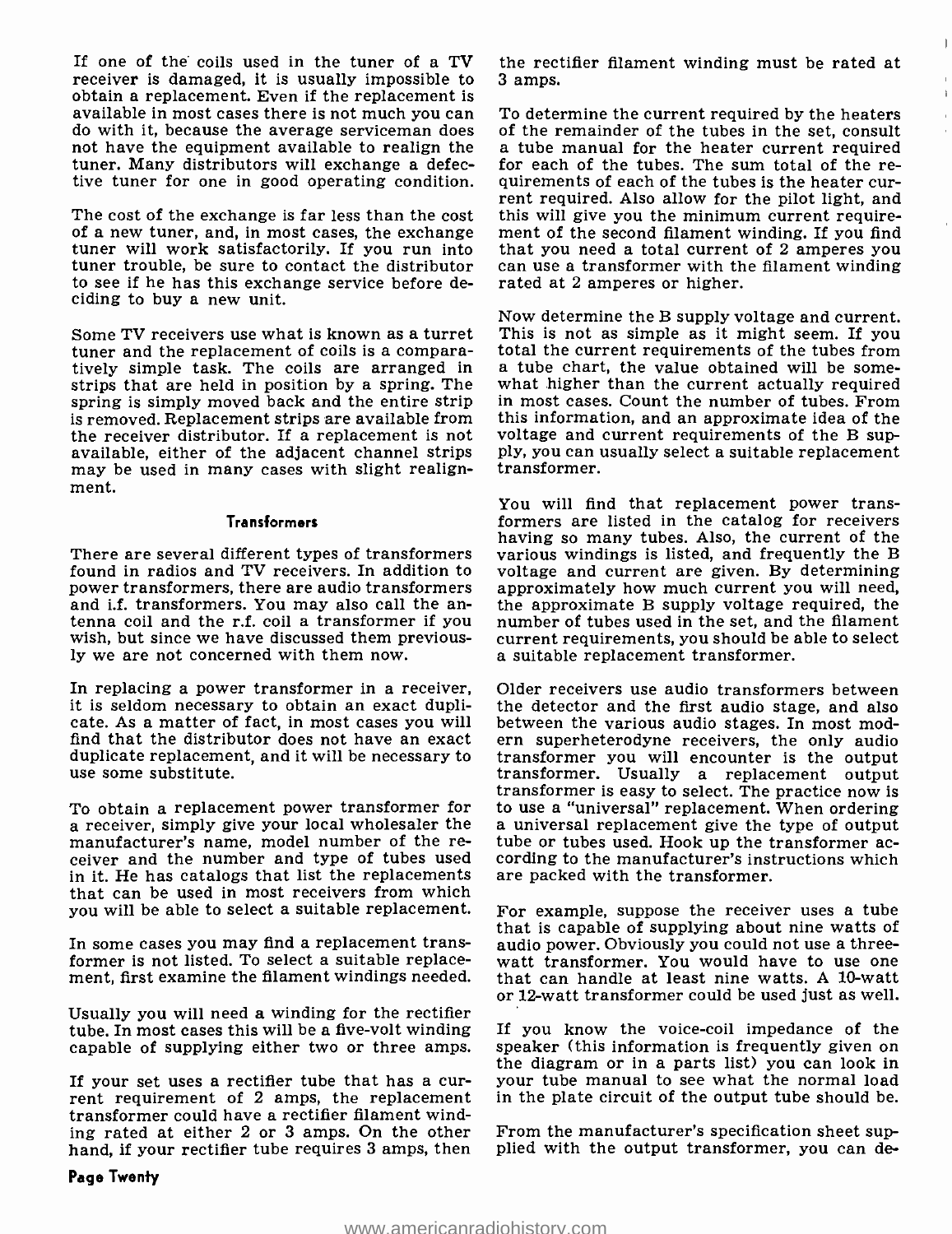termine the connections that should be used to match the voice -coil impedance that you have to the desired load.

Most universal output transformers will have Be sure to specify whether it is to be used as an three primary connections. One connection is a input or an output i.f. transformer when ordering center tap when push-pull amplifiers are used. a replacement. Most manufacturers make sepa-In a single-ended output stage, the center tap is rate types. Also you should specify the number taped up—it is not used. taped up-it is not used.

If you know the impedance of the voice coil, go single i.f. stage is frequently different from the right ahead and connect the speaker voice coil input i.f. transformer used in the set having two to the correct terminals of the output transformer. But if you do not know the voice-coil<br>impedance, experiment with various secondary In recent years some manufacturers have come impedance, experiment with various secondary combinations until you find a combination that can measure the voice-coil resistance with an transformer, or it can be used in a single i.f.<br>ohmmeter. The impedance is roughly 1.5 times the stage, or in a set having two i.f. stages. If you<br>obtain this type of transform resistance of the voice coil.

To replace audio transformers in older receivers you must first find out whether the transformer is a step-up or a step-down transformer. To couple together two class A amplifiers, a step-up transformer is normally used. A transformer having a turns ratio of 1:2 or 1:3 will usually be satisfactory.

the receiver is a class B amplifier. Whenever you run into this situation there will be two output  $\frac{1}{2}$  and  $\frac{1}{2}$  and  $\frac{1}{2}$  and  $\frac{1}{2}$  and  $\frac{1}{2}$  and  $\frac{1}{2}$  and  $\frac{1}{2}$  and  $\frac{1}{2}$  and  $\frac{1}{2}$  and  $\frac{1}{2}$  and  $\frac{1}{2}$  and  $\frac{1}{2}$  and  $\frac{$ stage is always a class A stage, and the transformer used between it and the previous stage trouble.<br>can always be a step-up transformer. If a pushpull output stage is used, you must first find out whether it is a class A stage or a class B stage.

If it is a class B amplifier, then you need a step-<br>down transformer. In addition to this information, when ordering a replacement transformer, you should specify the tubes. In other words, if The coupling between the two windings is usually the output tubes were type 45's, and the preceding cuite opinion and unless were two  $\frac{1}{2}$ tube were a single type  $45$ , you would specify that  $\frac{u_{\text{unc}}}{p_{\text{line}}}\frac{v_{\text{unc}}}{v_{\text{line}}}\frac{v_{\text{line}}}{v_{\text{line}}}\frac{v_{\text{line}}}{v_{\text{line}}}\frac{v_{\text{line}}}{v_{\text{line}}}\frac{v_{\text{line}}}{v_{\text{line}}}\frac{v_{\text{line}}}{v_{\text{line}}}\frac{v_{\text{line}}}{v_{\text{line}}}\frac{v_{\text{line}}}{v_{\text{line}}}\frac{v_{$ you want a push-pull input transformer to match<br>the grids of the push-pull 45 tubes to the plate of<br>the grids of the push-pull 45 tubes to the plate of a single 45 tube. With this information, your wholesaler should be able to supply you with a suitable replacement.

There is usually no great problem in selecting a<br>replacement i.f. transformer. You simply specify<br>the i.f. frequency, and make sure that the re-<br>placement transformer is approximately the same<br>physical size. Actually, the size is not too important, but sometimes you run into mechanical difficulties when mounting the replacement, particularly if it is larger than the original. The trend in modern receivers is to use the miniature type i.f. transformers, but the larger i.f. transformers are still available. The i.f. transformer used originally in the set may be permeability- tuned. In other words, the transformer is peaked by varying the inductances. You can use a standard replacement transformer in which the capacity rather than the inductance is varied.

rate types. Also you should specify the number the input i.f. transformer used in a set having a input i.f. transformer used in the set having two i.f. stages.

out with a universal replacement i.f. transformer that can be used as an input or an output i.f. transformer, or it can be used in a single i.f. stage, or in a set having two i.f. stages. If you specify exactly where it is to be used in the circuit. Otherwise you should give this information to be sure that the replacement transformer will give the best possible results.

able at most wholesalers. Some manufacturers<br>In some sets you will find that the output stage in such a slightly different if in FM receivers and if You will find i.f. transformers used in FM re-<br>ceivers. The standard i.f. frequency is 10.7 megacycles, and these transformers are readily availuse a slightly different i.f. in FM receivers, and if possible, a transformer designed for this fremegacycle i.f. transformer can be installed and adjusted to the new frequency without any

> There are two types of i.f. transformers in television receivers. One type is a transformer in the true sense of the word having two or more windings. When it is necessary to replace this type, you must obtain an exact duplicate replacement.

> quite critical, and unless you obtain an exact re-

Most TV receivers use stagger -tuned i.f. amplifiers. In these sets you will frequently find a single coil with an iron core used in either the plate circuit or in the grid circuit of the i.f. stage. A circuit such as shown in Fig. 3 is common.

In this type of circuit using a single coil, the value of the transformer is not so critical. Considerable variation can be taken care of by adjusting the transformer core. In aligning the sets the transformers are usually peaked at various frequencies, and any discrepancies between the value of the original and the value of the replacement will be taken care of in the alignment.

With the exception of over -coupled i.f. transformers, such as found in some TV receivers, you  $\mathbf{I}$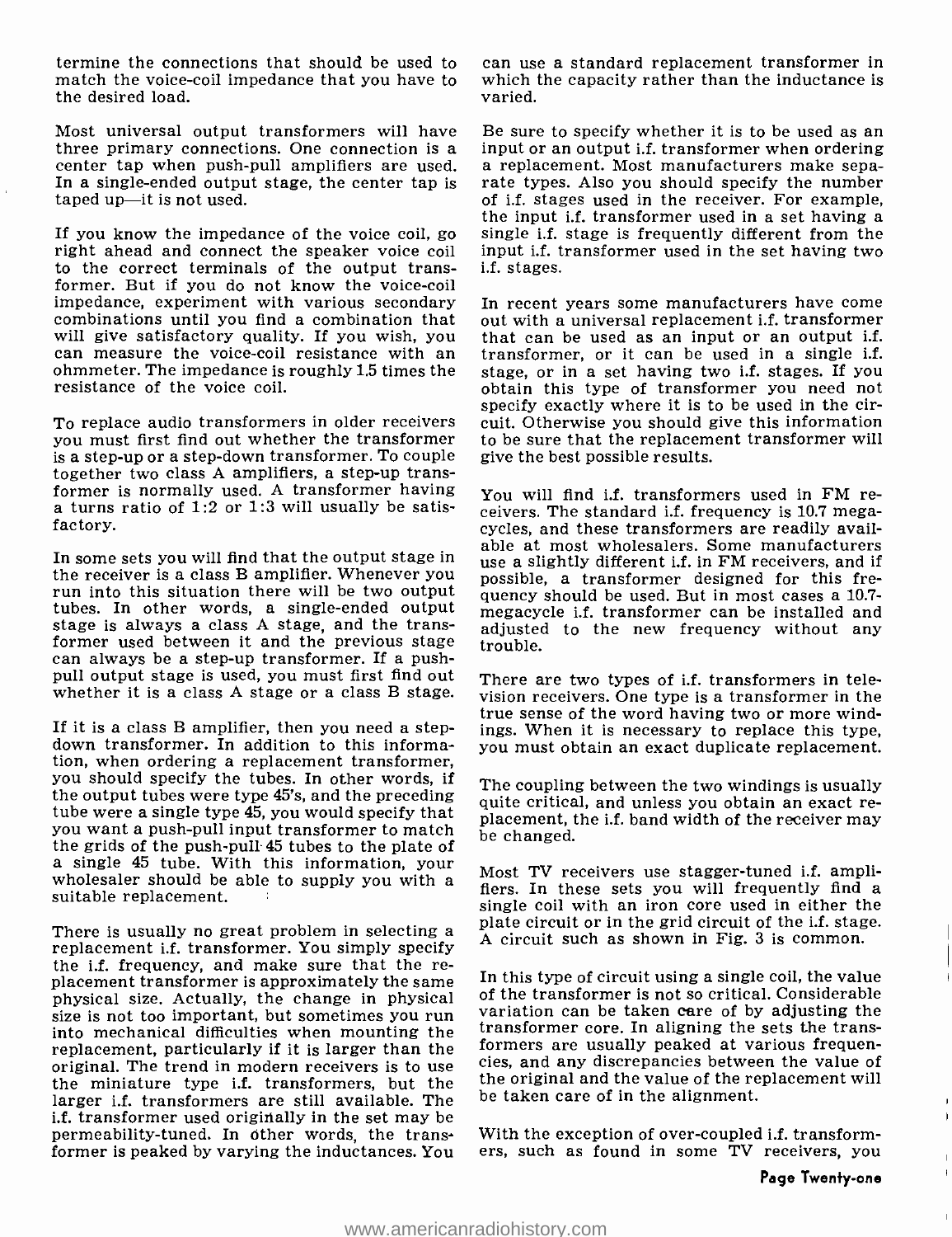should not have very much trouble obtaining a suitable replacement transformer.

#### Speakers

Most modern receivers use permanent magnet dynamic speakers which are easy to replace. You can usually obtain the speaker diameter and voice coil impedance from the manufacturer's service data on the set. If the manufacturer fails to list the speaker size you can measure it with a ruler.

Many of the older receivers used electrodynamic speakers. In some cases the field is connected across the B supply and serves only as a field. An example is shown in Fig. 4. When replacing one of these electrodynamic speakers used in a circuit of this type there is no need to be concerned about the speaker field; you can use a permanent magnet dynamic speaker, and simply ignore the field connections. If this is done, you may connect the two cathodes of the rectifier together. Of course, if you wish, you can use a similar electrodynamic speaker.

In many receivers using an electrodynamic speaker, the speaker field is used as a filter choke. If a permanent magnet dynamic speaker is used to replace the original electrodynamic speaker, you must do something about the speaker field being<br>removed from the circuit. In some console re-<br>ceivers, you can simply mount the old speaker on<br>the bottom of the cabinet and leave the speaker<br>field in the circuit. However, isn't room to do this, or the speaker field may be be large enough in an AC-DC receiver, but in an<br>AC-operated set it might be necessary to use a burned out.

In this case you can use an iron core filter choke instead of the speaker field. If the resistance of the choke is somewhat less than the resistance of When ordering a replacement speaker you should<br>the speaker field, it probably will not result in try to obtain one with the same voice-coil impedthe speaker field, it probably will not result in<br>any trouble. It will simply mean that the operating voltages in the receiver will be slightly the voice-coil impedance of the original speaker<br>higher. However, if this increase in operating there is no convenient way to determine it. If the<br>voltages results in oscilla whose resistance, plus the choke resistance, will be equal to the resistance of the original speaker field.

in the circuit in place of the speaker field. The value of the resistor usually is not very critical.

In AC-DC receivers a 1000-ohm resistor is nor-<br>mally used. The speaker field resistance usually signed to match the output tube or tubes used<br>is about 300 ohms, but a 300 ohm resistor is not in the receiver. In this way yo is about 300 ohms, but a 300 ohm resistor is not large enough to give effective filtering. To counteract the increase in resistance in the filter network, the plate lead from the output tube must that. However, if you want to use the old output<br>be moved from the output of the power supply transformer, you should try to obtain a replacebe moved from the output of the power supply transformer, you should try to obtain a replace-<br>over to the cathode of the rectifier as shown in ment whose voice-coil impedance is as close as<br>Fig. 5. The dotted lines show th lead connection and the solid line the change.



This change reduces the current through R and the voltage drop across it. It is possible to do this because the plate current of an output tube will not change appreciably with small changes in supply voltage present at the rectifier cathode.

The other electrodes however require a well filtered suply. In AC-operated sets where the re-<br>sistance of the original field may have been as high as 2000 ohms, you could install a resistor of this value in the circuit and try it. You may have excessive hum, and it may be necessary for you to either install a choke or increase the size of the filter condensers to get rid of this hum. It is worth trying a resistor though because it is usually less expensive than a filter choke.

To select the resistor you must also consider the wattage ratings; usually a 5-watt resistor will be large enough in an AC-DC receiver, but in an AC-operated set it might be necessary to use a resistor having a wattage rating of 10 watts to allow a reasonable safety factor.

Sometimes it is possible simply to insert a resistor ance is found. A 6-ohm or a 8-ohm voice-coil When ordering a replacement speaker you should ance. However, if the manufacturer does not give the voice-coil impedance of the original speaker set is a new receiver, the chances are it uses a voice -coil impedance of 3.2 ohms. It probably would be a good guess to try a speaker having this voice -coil impedance as a replacement. (In older sets a somewhat higher voice-coil impedimpedance is common.)

> One way to get around this problem is to buy the speaker complete with an output transformer designed to match the output tube or tubes used cerned about the voice-coil impedance, because the new output transformer will take care of that. However, if you want to use the old output ment whose voice-coil impedance is as close as inal unit. Some variation will not be noticeable,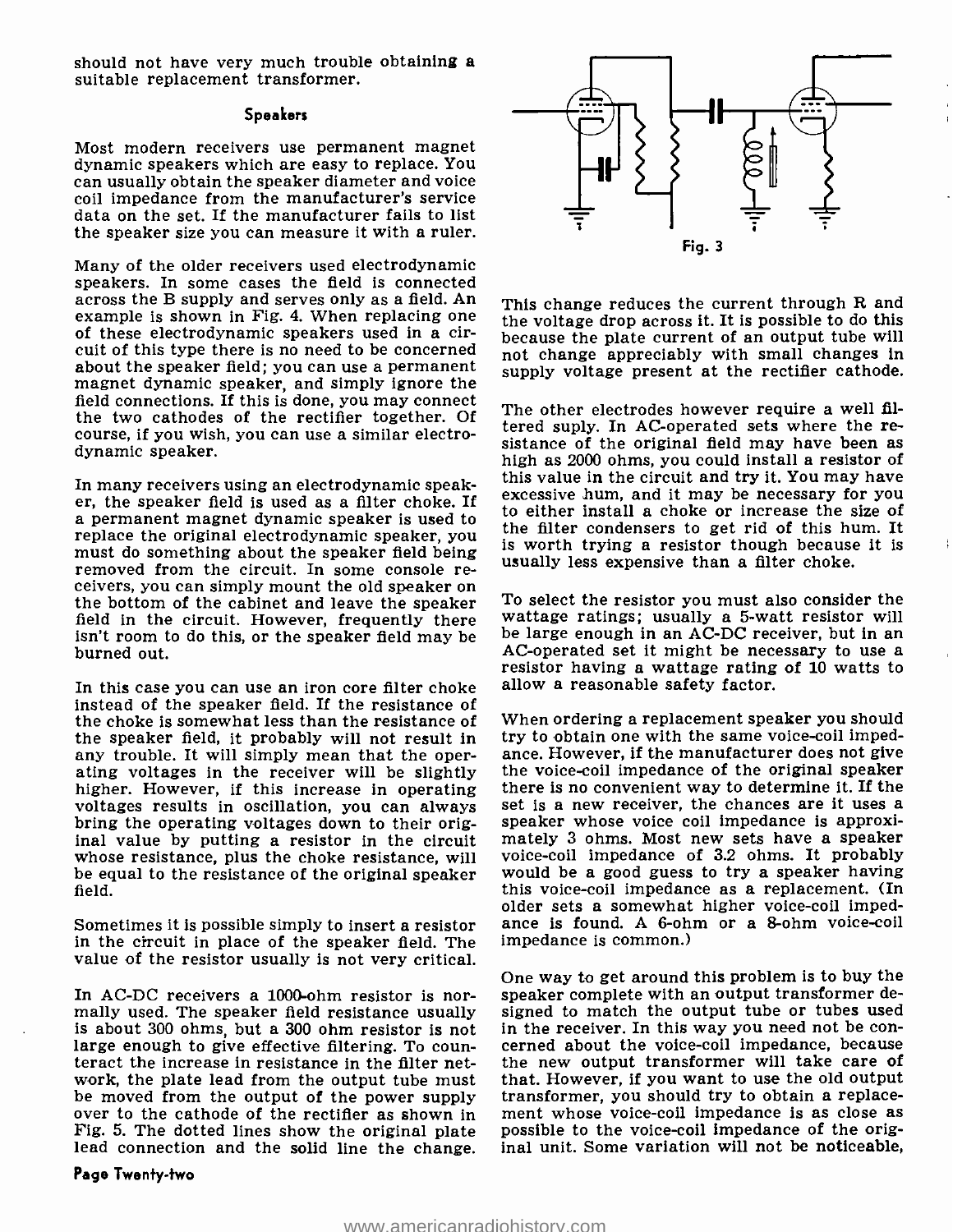

but too much will result in a noticeable change in tone.

#### Tubes

there are a few general suggestions that should be helpful to you.

The first thing you should do when it is neces- sary to replace a tube is, of course, to try to obtain the correct replacement. If you can't do this, consult the tube manual and the schematic could be used. Once you have narrowed the field<br>diagram to determine the type of the tube For down to a few tubes, find out first if these tubes diagram to determine the type of the tube. For example, you can find out whether the tube is a diode, high mu triode, low mu triode, etc. Also, find out the heater voltage and the heater cur- rent. This information will be enough to start with.

Next, examine the receiver diagram to find out the purpose of the tube in the set, and determine whether the heaters in the receiver are con-<br>nected in series or in parallel. In an AC-DC re-<br>reiver, the heaters of the various tubes will be in series, and in an AC-operated set using a power transformer they will usually be in parallel.

If the heaters of the tubes in the set are con- nected in series, a replacement tube must neces- sarily have the same heater current rating as the original. If the heaters of the tubes are connected in parallel, then the replacement must have the same voltage rating as the original.

as the original, you can consult your tube manual<br>for similar tube types. Many tube manuals have one section where the tubes are grouped by types; this arrangement is helpful in quickly se- lecting possible replacements.

for the amplification factor, trans-conductance, or<br>normal operating voltages. If the tube should be<br>a rectifier, check on the peak inverse voltage and Therefore, by removing the ground connection<br>a rectifier, check on the the maximum current that can be handled by the tube.



The problem of tube substitutions is far too com-<br>plicated to be treated in this article. However, one electrically, except, for a few possible minor<br>there are a few general suggestions that should variations, it might be If you can find a tube that resembles the original as the substitute. Certainly it would be well worth trying if you cannot get the original tube.

> In many cases you will find, after studying the substitutes, that there are several tubes that could be used. Once you have narrowed the field can be obtained. If they are all available, then select the tube that can be installed in the set with the least amount of work.

> For example, suppose the 50L6 tube in the re- ceiver has burned out and you found it impossible to obtain a replacement. When you check the tube manual for a possible substitution you will find that either the 50A5, 50B5, and 5005 could be used. You would also find that the 35L6 could be used if the heater voltage could somehow be changed to 50 volts. In this particular case you could change the heater voltage quite easily simply by inserting a resistor in the series circuit to take care of the extra 15 volts.

Once you have determined whether the heater socket in its place than it would be to remove<br>voltage or the heater current must be the same the octal socket and install a miniature socket However, let us assume that the 35L6 tube is not available and you must use one of the other tubes. In this case the 50A5 would probably be the best replacement, because it would be easier to remove the octal socket and install a loctal socket in its place than it would be to remove required by the other tubes.

After you have selected possible replacements for a substitute for this tube, you would find that<br>for the original tubes, check on other details such a 6AG5 could be used. However, the base con-Sometimes minor changes in the circuit can be made that will permit a tube substitution. For example, in Fig. 6, a typical video i.f. amplifier using a 6AU6 tube is shown. If you were looking for a substitute for this tube, you would find that

Therefore, by removing the ground connection

(Page 26, please)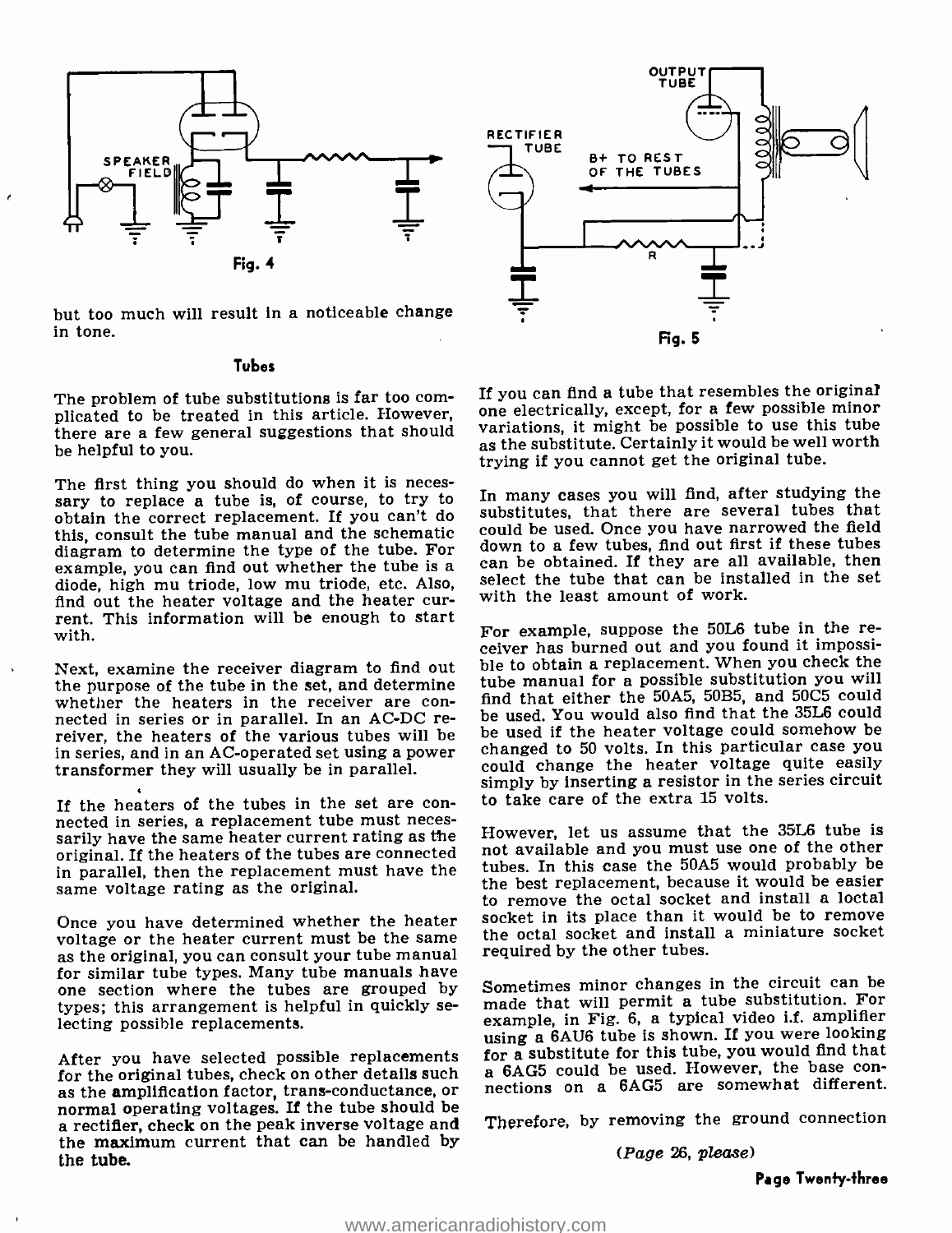

### THE VETERAN'S PAGE

Devoted to news items and information of special interest to veterans taking NRI courses under the GI Bill of Rights.

## In Case You Missed Previous Announcements

of previous articles is included for the benefit of those who enrolled recently or who overlooked or forgot previous warnings.

As of the date we went to press, VA regulations will not permit starting new courses under the GI Bill after July 25, this year. Generally speak-<br>ing a veteran who is in training on July 25 may<br>continue after that date, but a veteran who is T NOT in training on July 25 can as a rule neither start a new course nor resume one he previously interrupted.

There are important exceptions to the prohibi-<br>tion against resuming courses after July 25. The he should do some planning. He should look ahead<br>most important one is that veterans who inter- far enough to decide what addi most important one is that veterans who inter-<br>rupted because of military service will be permitted to resume even after July 25, under certain conditions.

We can give limited information to veterans discharged after July 25, 1947 and to men in service a second course under the GI Bill at NRI or else-<br>who interrupted courses and cannot resume work where. The important part is that you plan to enwho interrupted courses and cannot resume work before July 25; but the proper place to get information is your VA regional office. If your case is one of these, get the VA statement in writing.

Verbal explanations are often made without reference to your record and may overlook important facts.

Students now taking their first course at NRI Page Twenty -four

Several issues of the News have carried explana- and who are fairly well along in their training tions of the date -July 25, 1951. This summary will want to finish just as soon as possible in will want to finish just as soon as possible in order to:

- 1. Qualify for better jobs more quickly.
- 2. Take the other NRI course, if they're interested.
- 3. Take other training elsewhere if it is more to their advantage.

These are compelling reasons for every student to set up a schedule for himself to complete his present course by late May or early June, if it is at all possible for him to do so.

he should do some planning. He should look ahead<br>far enough to decide what additional training he<br>may need in the next several years. If he is going to need greater skill or special schooling in 1952,<br>the course must be started well in advance.

It is unimportant whether you propose to take roll for the additional course well in advance of July 25, 1951.

If you are now studying under the GI Bill and plan on another course also under the GI Bill, set up and follow a schedule of study that will assure your *finishing* your present course by the end of May, 1951. Allow plenty of time for obtaining VA certification for the new course. Quite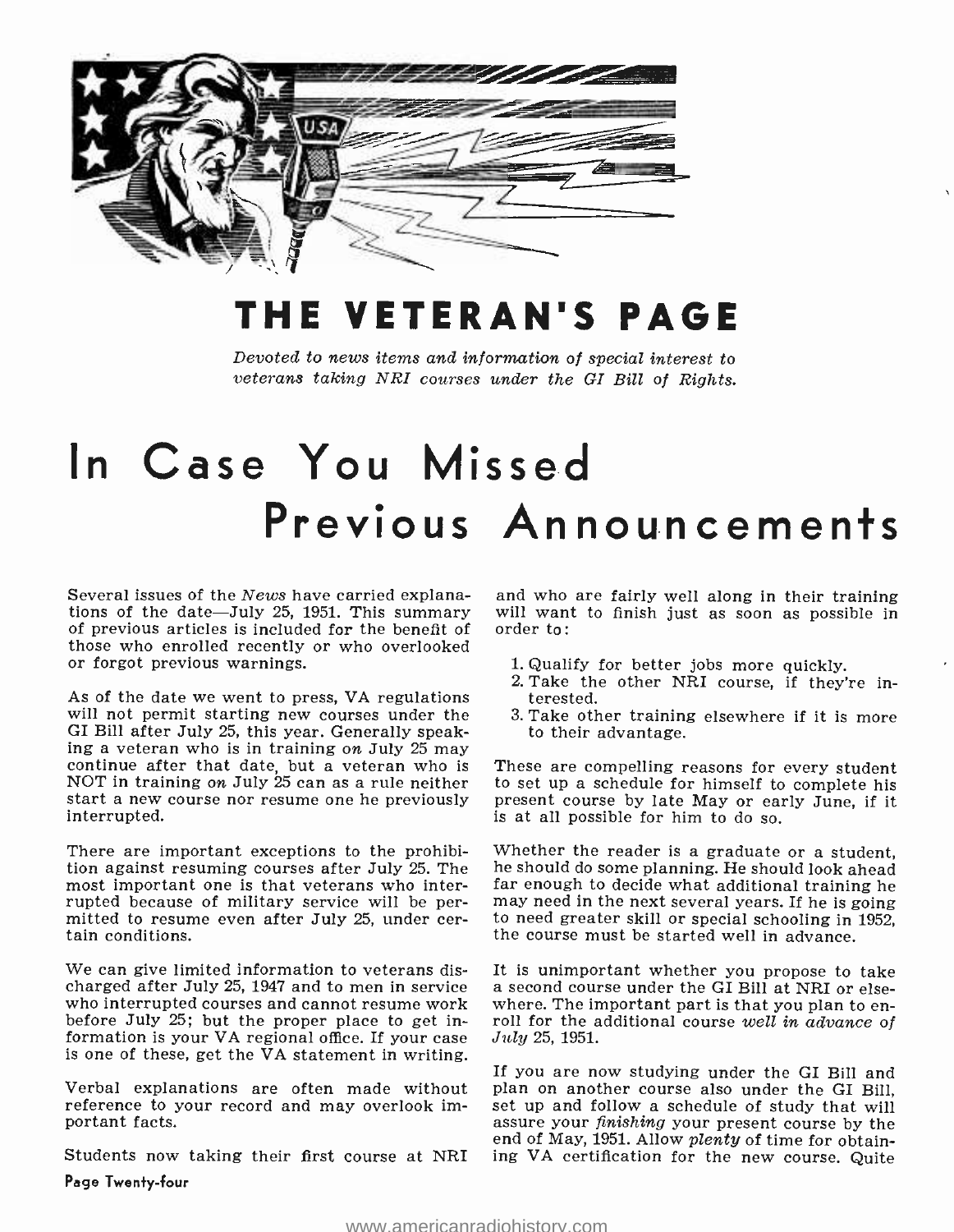possibly there will be a last- minute rush for cer- tificates just before July 25. Planning now will help to avoid disappointment then.

certificate has been received from the VA, it can be held until enrollment time. If obtaining the Certificate is delayed until time for enrollment, the issuing delay may cause complications. Regional Offices may not be able to issue them as promptly as heretofore.

Students: You cannot obtain another certificate for other training until you graduate (or interrupt) your present course; the application form for the new certificate must show the date of completion of present course.

Active students will fall into one of three groups:

- 1. Those who desire no further training.
- 2. Those who would like to take other training under the GI Bill but whose time for study will not permit them to graduate from the present course and enroll for another before July 25.
- 3. Those who want other training and who CAN graduate in time to supply us with a certificate for a second course before July 25.

Whether or not students in Group 3 actually get enrolled for another course is up to them. They determine whether or not the work is completed. They govern the date of graduation.

A Bill has been introduced in Congress to extend the cut -off date for starting courses. You should NOT count on its passage. If it passes you will have an added opportunity to train. If it doesn't pass, you have lost nothing by aiming at July 25, 1951.

#### Men In Service

So far as the Institute is concerned, you may continue GI courses while you're on active duty.

We are required to interrupt GI courses where no work arrives for grading in over four months. If you are in Service and must interrupt, and if Service prevents you from resuming training by July 25, present regulations will permit you to resume the course after discharge (up to a reacourses after July 25 generally does not apply to result connection with electronic calculating other veteran students.

 $\begin{array}{cccccccccccccc} \bullet & \bullet & \bullet & \bullet & \bullet & \bullet & \bullet & \bullet & \bullet \end{array}$ 

phone licenses have been requested by:<br>We repeat these notices so that every GI student Station KRRV, Sherman, Texas. may be warned ahead of time that GI courses generally cannot be started after July 25, 1951, the way the law stands as of press time.

#### Employment Opportunities

Graduates: Obtain certificates of eligibility now, proximately 100 positions open in their Test De-<br>no matter when you expect to enroll. When a partment. Openings are for Technicians and Test-<br>certificate has been received SPERRY GYROSCOPE COMPANY (Great Neck, Long Island, N. Y.), recently notified us of appartment. Openings are for Technicians and Testchanical fields. Qualified men should find these positions worth consideration. Letters of applications should be sent DIRECTLY TO:

> SPERRY GYROSCOPE COMPANY, Personnel Div. Great Neck, Long Island, N. Y.

SUPREME, INC. (Greenwood, Miss.), has several openings in testing and inspection for technicians with training in electronics. Letters of application should be sent DIRECTLY TO:

SUPREME, INCORPORATED, Personnel Div. Greenwood, Miss.

Letters should include height, weight, marital status, education and experience, and three per-<br>sonal references.<br> $\frac{n}{1-\frac{1}{n}}$   $\frac{n}{1-\frac{1}{n}}$ 

BRANIFF INTERNATIONAL AIRWAYS (Love Field, Dallas, Texas), has several openings for both radio operators and radio mechanics in Dallas, Texas. They are considering men who hold FCC 2nd Class Radiotelephone licenses, and who have had training and /or experience in aircraft radio. Letters requesting more information should be sent DIRECTLY TO above address.

The following SIGNAL REPAIR SHOPS have been recently activated and may require personnel experienced in repair of Radio, Radar, Telephone, Telegraph, and Teletype Equipment, etc.:

| Camp Campbell, Ky. (Commanding General)     |
|---------------------------------------------|
| Fort Eustis, Va.  (Hdqrs. Second Army)      |
| Camp Pickett, Va. (Attn. Signal Officer)    |
| Camp Stewart, Ga. (Commanding General)      |
| Camp Rucker, Ala. (Attn. Signal Officer)    |
| Camp Polk, La.  (Commanding General)        |
| Camp Chaffee, Ark. . (Attn. Signal Officer) |
| Camp Atterbury, Ind. . (Commanding General) |
| Camp Carson, Colo. (Hdqrs. Fifth Army)      |
| Fort Custer, Mich.  (Address Chicago, Ill.) |
| Camp McCoy, Wisc. (Attn. Signal Officer)    |
| Fort Riley, Kans.  (Commanding General)     |
| Camp Cooke, Calif.  (Commanding General)    |
| Camp Roberts, Calif. . (Hdqrs. Sixth Army)  |
|                                             |

Letters of inquiry from interested students and graduates should be sent DIRECTLY to the above addresses, not to NRI.<br> $\frac{m}{n}$   $\frac{n+1}{n+1}$ 

U. S. NAVAL PROVING GROUND (Dahlgren, Va.), openings for operators and maintenance men in connection with electronic calculating

machines.<br>  $\begin{array}{c}\n-m \rightarrow r i \rightarrow \infty\n\end{array}$ <br>
Applications from men with first-class radiotele-

- Station KRRV, Sherman, Texas.
- Station KFTV, Paris, Texas.
- Station WLCX, La Crosse, Wisc.
- Station WKVA, Lewistown, Penna.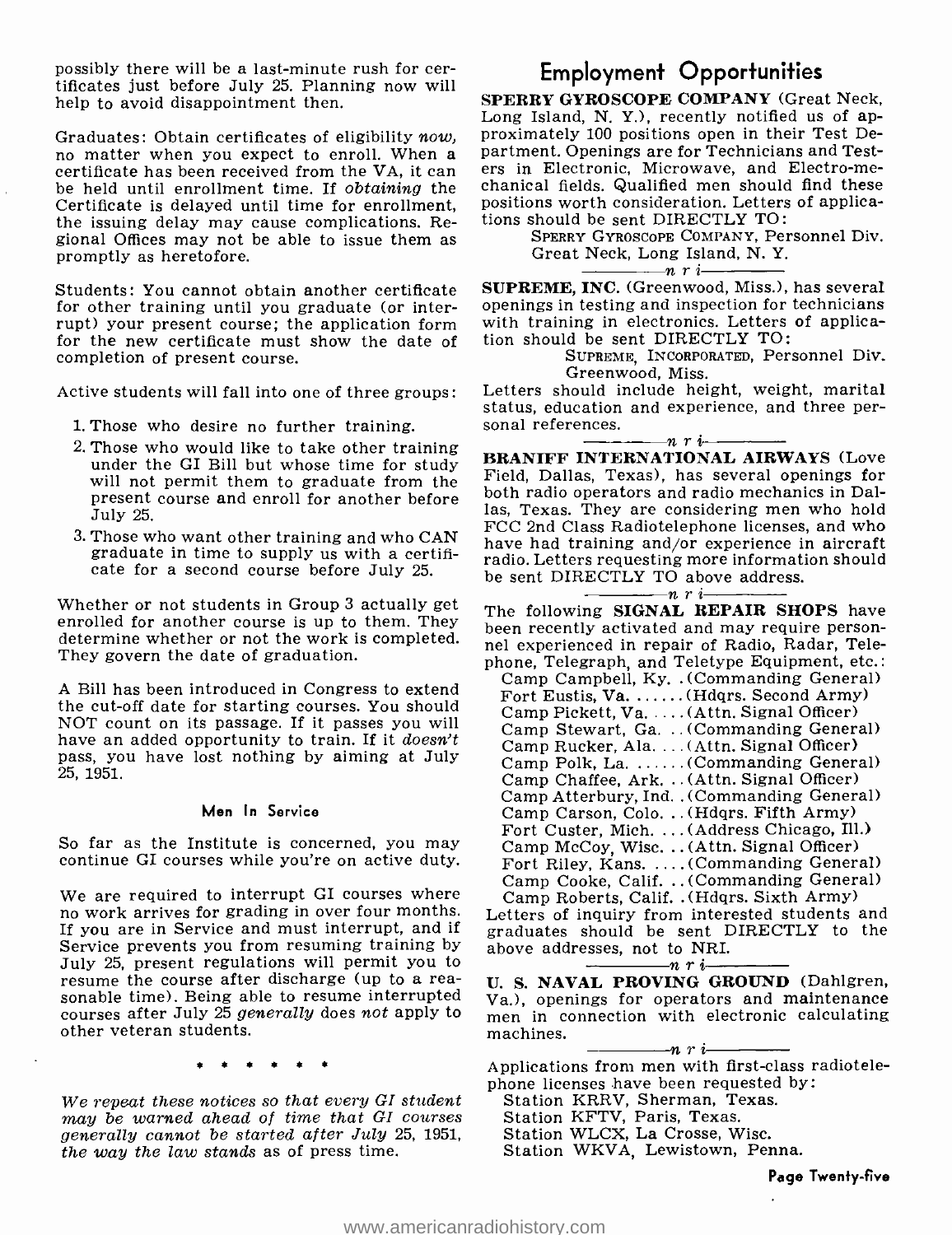#### (Continued from page 23)

on the No. 2 pin you could install the 6AG5 in the circuit in place of the 6AU6. If the ground<br>connection were not removed, the cathode re-<br>a certain tube is listed and postitute is given,<br>this wish the shorted out of the circuit, and<br>the shorted out of the circuit, a this might result in oscillation.

replace it with the 6AU6. You can do this simply<br>by connecting together the No. 2 pin and the No. 7<br>pin on the tube socket. This connection is neces-<br>pin and the Mo. 7 pin and the No. 7 pin and the No. 7 pin and the method pin on the tube socket. This connection is neces-<br>sary, because the cathode and the suppressor grid<br>are not tied together inside the 6AU6 tube,<br>where as they are tied together inside the 6AG5<br>enough to permit substitution. tube.

considerable work, and there is always the possi-

bility of making a mistake. The easiest way out to chis to obtain a tube substitution book which lists able. the substitutions for most tube types. You can<br>obtain one of these books from almost any whole-<br>saler. Sylvania puts out a tube substitution book<br>which is available, at no charge, from any dis-<br>tributor, who handles Sylvan

## Tubes

are now available in 14, 17, and 20-inch rec-<br>tangular designs, and can be used in place of the Mechanically, the new N.U. tubes will be inter-<br>same sizes employing electromagnetic focusing. changeable in set designs using

Electrostatic focusing is achieved through the use of a new electron gun having a focusing electrode. This electrode, operating at approximately

#### Page Twenty-six

Suppose the situation were reversed, and the not listed, it may be a new type. In this case you<br>6AG5 were in the amplifier and you wanted to some obtain the tube changed and result for it you It definitely would be worth while to obtain a tube substitution book, since tubes are becoming increasingly difficult to obtain, and there will be occasions when you must make substitutions a certain tube is listed and no substitute is given, readily substituted for it. However, if the tube is can obtain the tube characteristics. Once you your tube manual using the method suggested

In many cases you will find that tubes are di-<br>Suitable selection of replacement tubes involves<br>considerable work, and there is always the possi-<br>that you plan to stock is not available, be sure rectly interchangeable. When a certain tube type



Fig. 6

n ri

to check for tubes that are directly interchange-

With parts and tubes becoming increasingly diffi- cult to obtain, and with many old receivers still in use, servicemen must be prepared to make sub-<br>stitutes. As pointed out in this article, it is per-<br>missible, and it is usually possible to obtain some<br>substitute part that will give satisfactory service.

Electrostatically-Focused TV Picture  $20\%$  of the anode potential, is designed to operate back type power supply employing a low cost<br>just announced the development of TV picture is rectifier operated from the primary of the hori-<br>just announced the development of TV picture zontal-deflection amplifier transfor with essentially zero current. The focusing potential is easily obtained from a conventional flyzontal-deflection amplifier transformer. Variareadily compensated by the use of electrical centering in the deflection yokes.

> Mechanically, the new N.U. tubes will be interchangeable in set designs using either the soly, the ratings for these electrostatically focused tubes are the same as for electromagnetically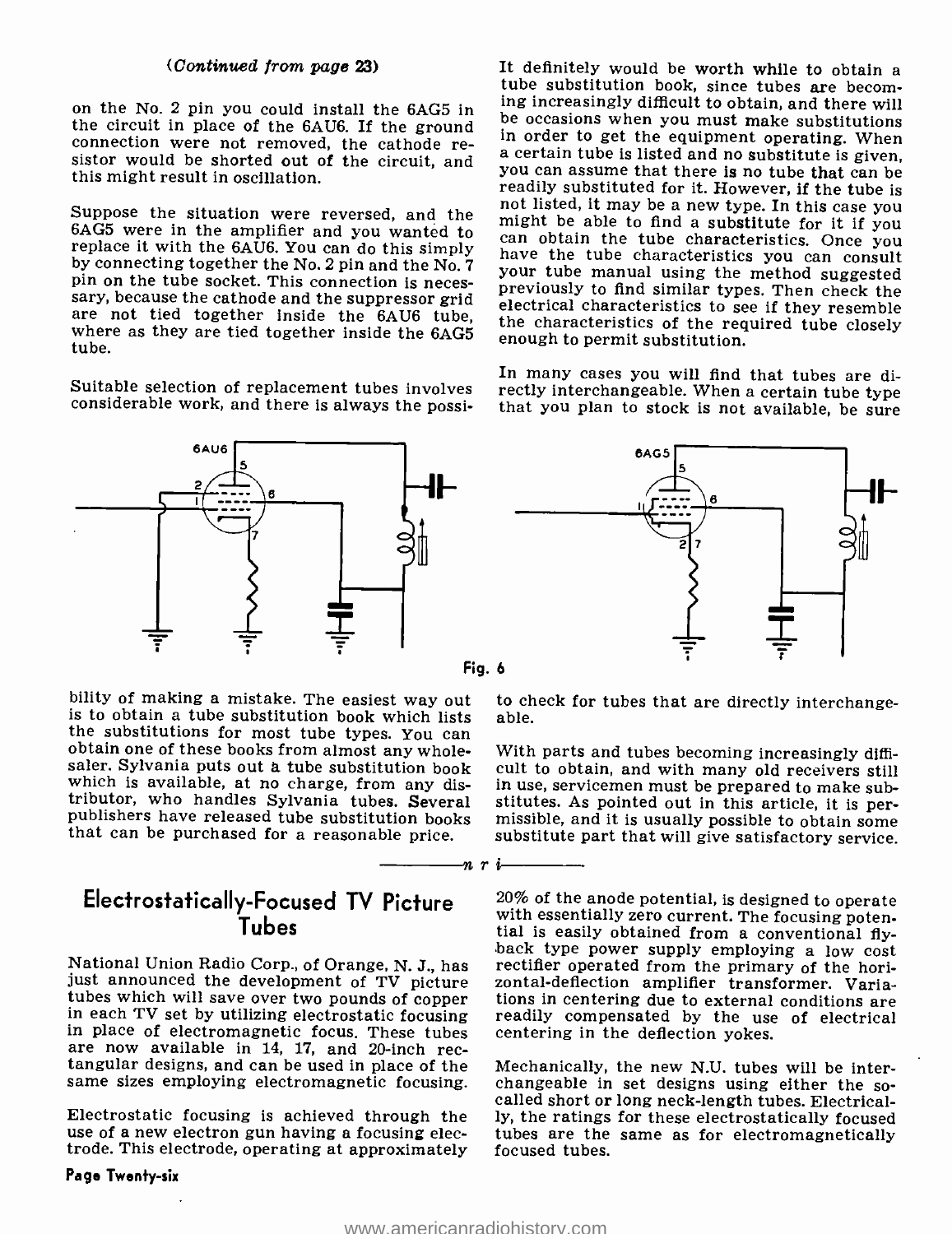## RADIO STATIONS KFH 8 KFH-FM

WICHITA **7TH FLOOR KFH BUILDING** 



CBS TELEPHONE 24491 KANSAS

ESTABLISHED 1922 - THE OLDEST STATION IN KANSAS The Voice of The Wirkita Eagle

# Remote and Mobile Units Constructed Under Direction of NRI Graduate



Mobile Unit KA- 7765, 26.21 mcs., 26.31 mcs., and 26.41 mcs., F.M. Antenna for transmitter shown in folded position. NRI Grad T. L. Kidd, (right) chief engineer of KFH & KFH -FM, and Don Munson (left) are shown in the photograph.

IN a modern broadcast station there is a very A Dodge Panel Truck was purchased as the foun-<br>definite need for a mobile unit, capable of being dation unit for the mobile equipment. Special<br>used instantly, day or night, for used instantly, day or night, for the coverage of news on the spot, while it is happening, as well as many other events, such as sports events, interviews at various points, and special events.

The General Manager of Radio Station KFH truck, so that the engineer inside the truck can<br>(5KW) and KFH-FM (10KW), Mr. Frank V. have a clear view of any event happening outside (5KW) and KFH -FM (10KW), Mr. Frank V. Webb, ordered the Engineering Department of KFH to undertake the construction of such a unit.<br>The design of the unit was under the direction On the right-hand side of the truck is installed The design of the unit was under the direction of NRI Graduate T. L. Kidd, Chief Engineer of KFH and KFH-FM. Actual construction was done by the entire staff of engineers.

A Dodge Panel Truck was purchased as the foundation unit for the mobile equipment. Special date the proposed installation. These shelves were<br>constructed of welded channel iron with plywood filler. Large glass windows were installed in the center section of the panels on both sides of the truck, so that the engineer inside the truck can the truck.

a Type BC-603 receiver, modified for 6 volt operation. A separate power supply was constructed and mounted on the left side of the receiver. In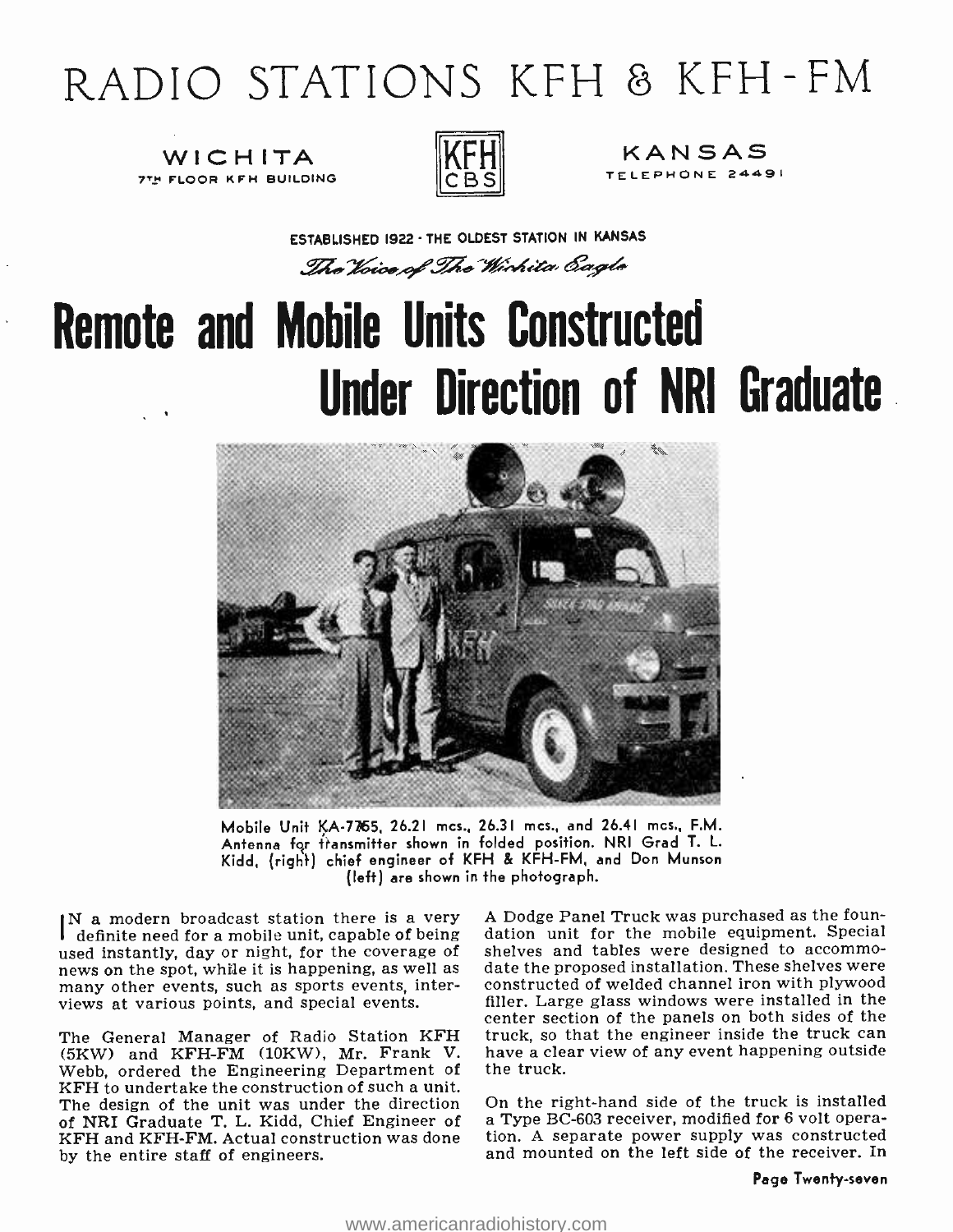

Dynamotor, and Don Munson.

with the transmitter, which is wired with No. 000 wire. Total current drain of all equipment is well in excess of 100 amperes.

The roof of the truck supports a large siren with rotating red light, spot light, two University 25 be tied down for low clearance). A separate antenna is used for the transmitter, 26 MC. receiver, and the broadcast receiver, making a total of three antennas on the truck. Three frequencies are used, 26.21 MC, 26.31 MC and 26.41 MC.

Inside of truck, showing Eicor Tape Recorder, Carter relay. Excellent results have been obtained with A BC -603 receiver and BC-604 transmitter are also mounted on top of the studio building, 178 ft. above street level. This unit is operated en- tirely by remote control from the Master Control Room. A vertical dipole is used, with switching both units up to 25 miles.



Inside of truck. BC -603 Receiver (left); Control Panel (center); BC -604 X- Mitter (right).

the center section is mounted the control panel<br>which gives the operator two microphone inputs,<br>as well as a volume indicator meter, dynamotor<br>switches, indicator lights, etc. In the last section<br>a BC-604 transmitter is mo vertical antenna is through a 9 ft. section of RG8U Co-axal cable. All equipment is mounted on rubber aircraft type shock mounts.

On the left side of the truck is mounted an Eicor Tape Recorder, and a 25 watt Masco Public Address System, complete with turntable, etc. There is also a 60 watt Carter 6 V. D.C. to 115 V. A.C. converter mounted on the top shelf to supply AC to the tape recorder.

An interesting feature of the installation is a separate battery system installed to operate the This battery installation consists of a 200 ampere-<br>hour battery, a 75 ampere generator, voltage<br>regulator, ammeter, etc.

All wiring to the equipment is with No. 2 wire, except from the PE -103 Motor Generator used



Remote Station KAB -773 -F.M. Virgil Hinshaw (left) and T. L. Kidd (right).

#### Page Twenty -eight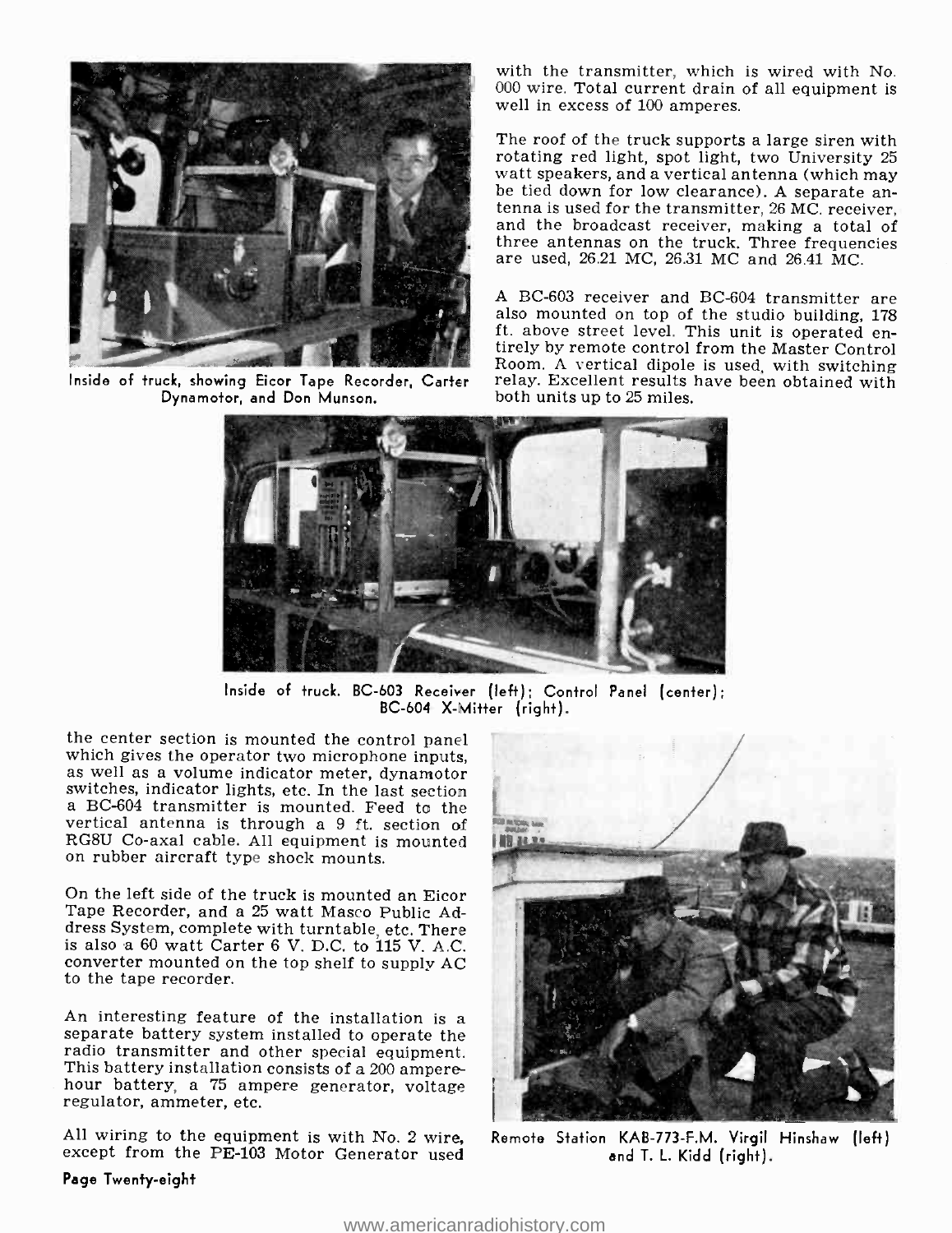

## Words Alive in Meaning

Daniel Webster, were he alive today, would probably be called a conservative, a stand -patter, a die -hard. He spoke in Boston, at the dedication of the monument to commemorate Bunker Hill. The words he spoke are still so alive in meaning and application that it's absolutely uncanny. If we actually heard them today, who would guess that they originated over a hundred and twenty-five years ago . . . in 1825...

"If the true spark of religious and civil liberty be kindled, it will burn. Human agency cannot extinguish it. Like the earth's central fire, it may be smothered for a time; the ocean may overwhelm it, the mountains may press it down ; but its inherent and unconquerable force will heave both the ocean and the land, and at some time or other, in some place or other, the volanco will break out and flame up to heaven ... God grants liberty only to those who love it and are always ready to guard and defend it  $\dots$ America has furnished to Europe proof of the fact that popular institutions, founded on equality and the principle of representation, are capable of maintaining governments, able to secure the rights of person, property and reputation.

"America has proved that it is practicable to elevate the mass of mankind  $\ldots$  to raise them to self-respect, to make them competent to act a part in the great right and great duty of self-government; and she has proved that this may be done by education and the diffusion of knowledge."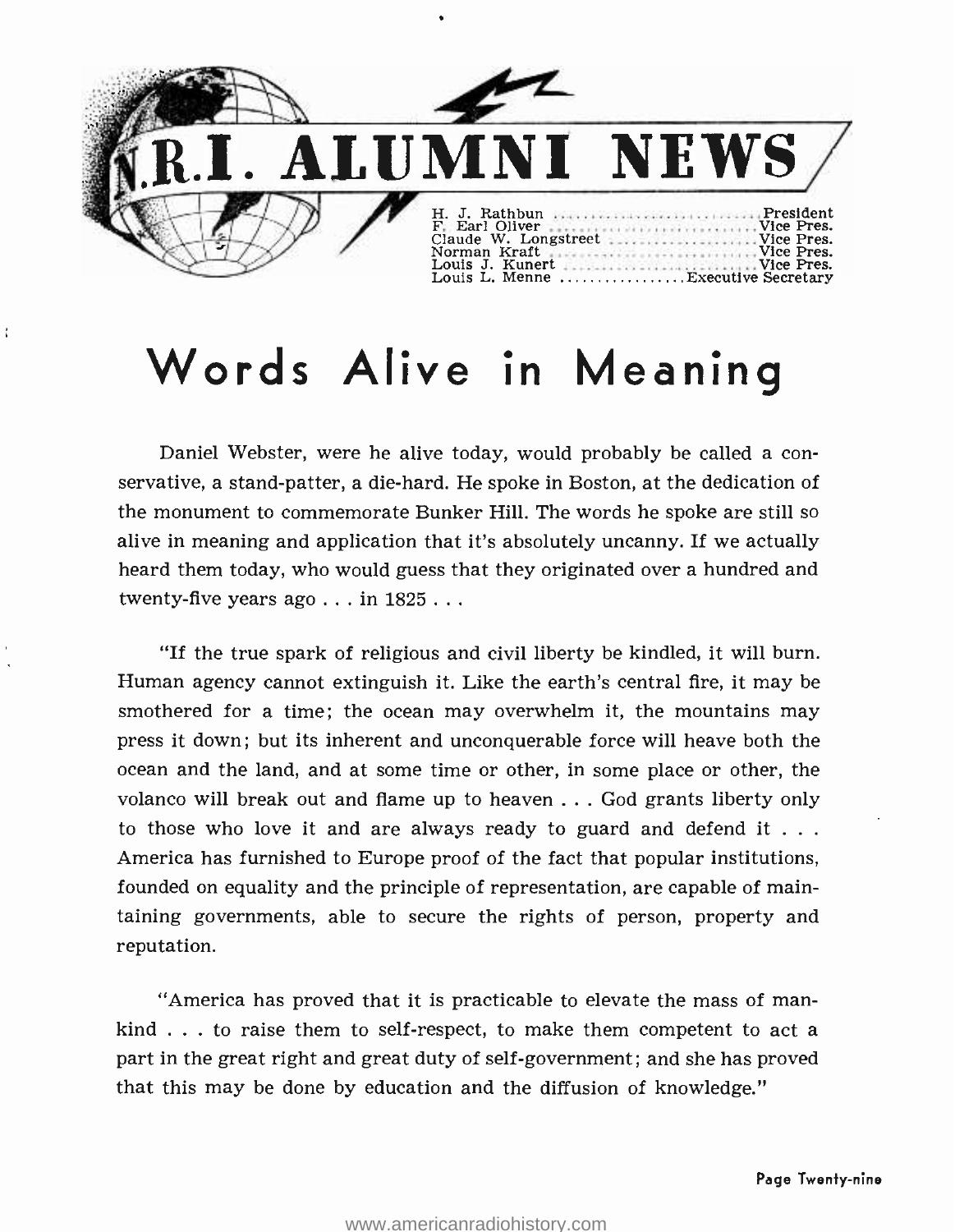### Chapter Chatter

Philadelphia- Camden Chapter reported their new Officers too late to catch the previous issue of the News. Here they are: Chairman, Norman Kraft, 6 South 8th St., Perkasie, Penna. Vice Philadelphia. Recording Secretary, Julius Cohen, 2527 No. Marston St., Philadelphia. Financial Secretary, Laverne Kulp, 701 York Ave., Lansdale 4, the leadership of Chairman Mead . . . mighty<br>Penna. Treasurer, Charles J. Fehn, 3411 Helen interesting notices being mailed by the Chair-St., Philadelphia. Librarian, Raymond Weidner, man and Secretary, Mr. Raymond 5341 Darrah St. Philadelphia Sct. 44.4rms Ray. a real business-like administration. <sup>5341</sup>Darrah St., Philadelphia. Sgt.-at-Arms, Ray- mond E. Stout, 304 Elm St., Westville, N. J.

We are having some excellent meetings with<br>Harvey Morris, Charles Fehn, Cliff Hill, Bob Meli,<br>Norman Kraft and others leading the discussion<br>periods....Mr. Bycer, Service Manager, Lehigh<br>Radio and Television Co., gave a ve cuits. We expect Mr. Bycer back again soon for another excellent talk.

Secretary Jules Cohen doing a fine job ... missed him for several meetings while he was out with the flu...our member Fred Seganti of Feasterville, Penna., reports his business has grown from vator as high as you can go . . . and then walk<br>a part-time Radio and Television into full-time. a flight or two . . . bring a Radio receiver . . .<br>Nevertheless he attend Nevertheless he attends meetings regularly and says he profits very much through his association with our members. . . . Harvey Morris, who is Detroit Chapter is going along serenely as usual.<br>Service Manager for Whelan Radio Company. . . . Chairman Stephens is getting fine cooperation each meeting brings us the benefit of his interesting experiences. Harvey is a whiz on TV servicing.

We still meet on the second and fourth Monday on Television installation and adjusting.... Mr.<br>of each month at the K of C Hall, Tulip and Chase can be very proud of men such as Heipel. Tyson Streets in Philadelphia.

New York Chapter is all hopped up over the fact usual service forum. Members bring in sets on Lou Kunert has been elected a Vice President of which they are stumped . . . at another meeting the NRI Alumni Association . . . was sworn-in by Earl Oliver gave a talk on TV servicing . . . the the NRI Alumni Association ... was sworn -in by past International President Frank Zimmer. James J. Newbeck is well along in his series of twenty -four lectures which he is giving, one each meeting, on Television, theory, practice and trouble-shooting. He plans to cover every phase<br>of Television from A to Z. The talks are accompanied by practical illustrations and demonstrations whenever possible.... At the close of each lecture, opportunity is given to ask questions. We ... his lectures are making a tremendous hit. In<br>recent talks he covered "Analyzing Front Ends," Baltimore Chapter misses the usual prompt rerecent talks he covered "Analyzing Front Ends," "Input Tuners" and "R.F. Alignment."

Chairman Bert Wappler, Alex Remer, Frank the meantime, Arthur F. Lutz, is filling in as Zimmer, Tommy Hull and Lou Kunert meet at regular intervals to plan programs far in ad-<br>vance . . . these men comprise the Executive Committee.

Chapter that the members voted to re -elect the entire slate of Officers. A real compliment to Chairman Bert Wappler, Vice Chairman, Alex Remer, Secretary- Treasurer, Lou Kunert and Assistant-Treasurer, Frank Zimmer . . . meetings are held on the first and third Thursday of each month, at St. Mark's Community Center, 12 St. Mark's Place, between 2nd and 3rd Avenues, in New York City.

Chicago Chapter is coming along rapidly under interesting notices being mailed by the Chairman and Secretary, Mr. Raymond J. Brooks  $\dots$ 

Executive Secretary, L. L. Menne, was a recent visitor. At that meeting Louis Brodhage, one of our very capable members, delivered an excellent was supplemented by a large schematic which must have taken hours to prepare. Fine spirit . .. fine talk and very much appreciated.

Refreshments are served at most of our meetings. If you live in the Chicago area and want to get up in the world come and see us ... we meet in the Tower Space at 666 N. Lake Shore Drive. Enter building through the West door. Take elevator as high as you can  $g_0$ ... and then walk

Detroit Chapter is going along serenely as usual. from all of the Officers and members.... Harold Heipel, a service Engineer for our former Chairman, Harold Chase, gave us a very good lecture Chase can be very proud of men such as Heipel.

At another meeting Earl Oliver conducted the which they are stumped ... at another meeting Chapter has purchased a full line of NRI test instruments and these will be put to work in connection with our RCA demonstration board. Charles Mills is scheduled for a talk on the TV kit the Chapter has been assembling during the past several months.

Detroit Chapter meets on the second and fourth Friday of each month at Electronics Institute, 21 Henry St., at Woodward.

ports submitted by Secretary Thomas Kelly who has been pressed into night work temporarily. In Secretary and doing a good job having had years of experience in this very office.

promise to make this a banner year for Balti-<br>Things have been going so well in New York – more Chapter. Meetings are held on each Tuesday<br>Chapter that the members voted to re-elect the – evening of the month (except the f Chairman Elmer Shue is making good on his more Chapter. Meetings are held on each Tuesday at Redmen's Hall, 745 W. Baltimore Street.

#### Page Thirty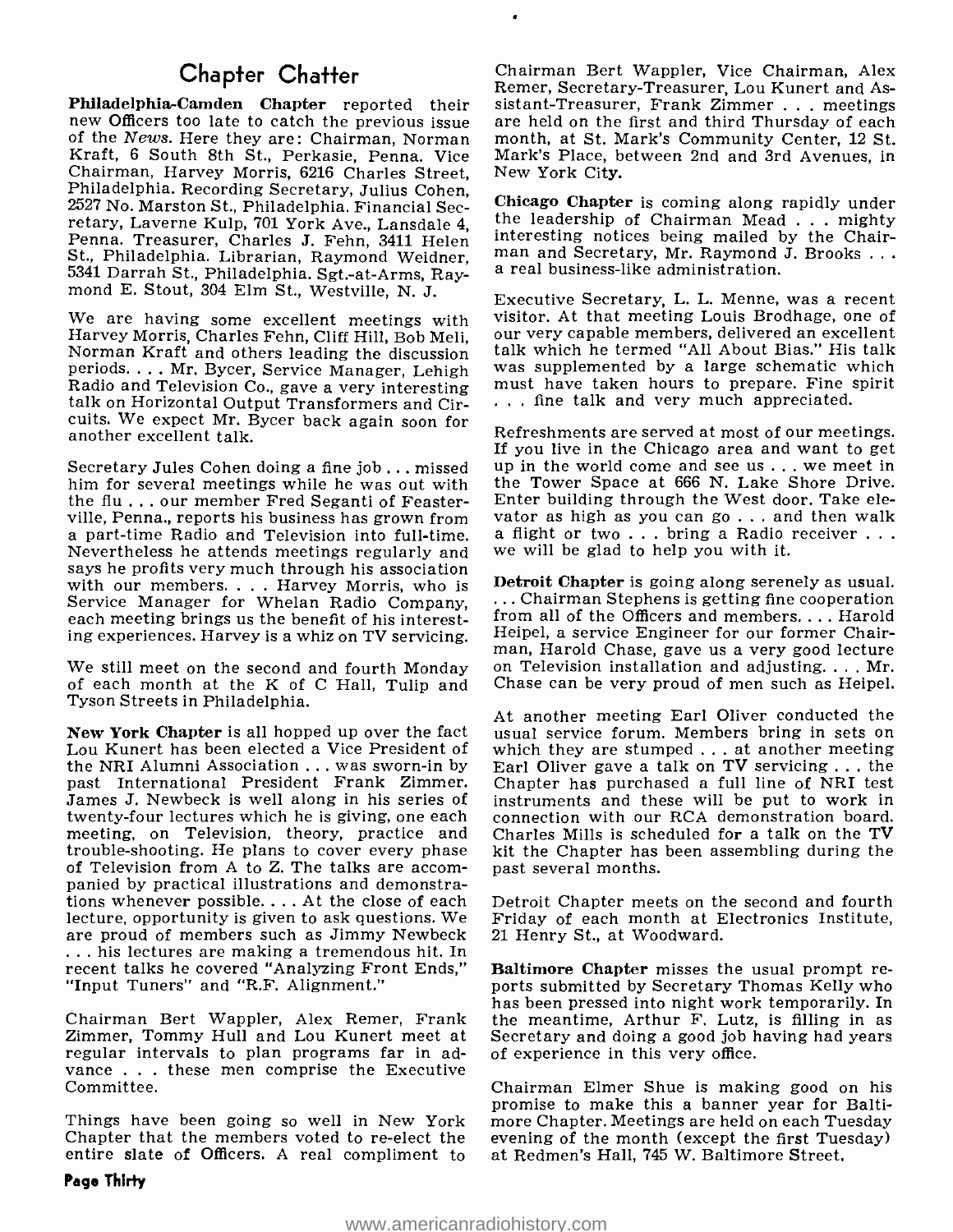

## Here And There Among Alumni Members

H. J. Price, owner of Price's Radio Service, Spartanburg, S. C., writes that, thanks to NRI training, he has in-

creased his income greatly. Price has his own shop, truck, and equipment. Has four men working with him in Radio and TV.<br> $\frac{n}{r}$ 

Chief Technician and Supervisor over Radio and Television Service with a very large store in his

that he is on all bands as high as 420 megacycles.<br> $\frac{m}{\sqrt{r}}$   $\frac{n}{r}$   $\frac{n}{r}$   $\frac{n}{r}$  megacycles.

A letter from NRI Graduate Corporal Donald S. Lambert, written from Miryang, Korea, explains that he will have to postpone his plans for additional training with NRI because "present con-<br>ditions make such study impossible." (Ed.-we return hope "present conditions" will soon improve.) nri

Chet Lane, of McKeesport, Pennsylvania, included a visit to NRI and a chat with Chief Instructor Dowie. The Lanes are proud owners of a Radio-Television Installation and Service business in McKeesport.  $n \frac{1}{\sqrt{1-\frac{1}{n}}}\frac{1}{\sqrt{1-\frac{1}{n}}}}$ 

Graduate A. Di Cristina, of Newark, New Jersey,<br>reports passing the FCC examination for a second-class Radiotelephone license. Congratula-<br>tions.  $\begin{array}{c} \n\hline\n\hline\n\hline\n\end{array}$   $\begin{array}{c} \n\hline\n\end{array}$   $\begin{array}{c} \n\hline\n\end{array}$   $\begin{array}{c} \n\hline\n\end{array}$   $\hline\n\end{array}$   $\begin{array}{c} \n\hline\n\end{array}$   $\begin{array}{c} \n\hline\n\end{array}$   $\begin{array}{c} \n\hline\n\end{array}$ 

Corporal James E. Norma writes from Kelly Field, Texas, telling us that NRI training has apolis, Minnesota, tells us that he has been em-<br>brought him a good job with promotions in the ployed with the CAA as Aircraft Communicator brought him a good job with promotions in the Armed Forces.  $\frac{1}{n}$   $\frac{n}{r}$   $\frac{1}{n}$ 

Graduate George W. Wiggle says "the NRI training I received is now reaping great rewards." He is handling all of the Radio and TV Installation Service for "PEARL'S" of Phoebus, Virginia.

Benoit Parent, St. Isidore Dorchester, Quebec, Canada, has his own spare -time business. For the past 12 months his profits were between  $$400$  own Television Service business in Rio de Janeiro. and \$500 in a town of 2,000.<br> $\frac{1}{\sqrt{1-\frac{1}{n}}}\prod_{i=1}^{n}$ 

writes "Have been servicing Television since October. Am sure glad I took your course."<br>  $\frac{1}{n}$   $\frac{1}{n}$   $\frac{1}{n}$   $\frac{1}{n}$   $\frac{1}{n}$ 

Alumnus Donald H. Peters, Findlay, Ohio, recently passed the FCC second -class Radiotelephone

examination. Twelve days after obtaining his license, he began as a Radio operator at Station KQB -356, with the Ohio State Patrol. Says NRI background enabled him to get the type of work which he really enjoys. nri

alumnus Jack Helsdon, of Tilsonburg, Ont., He completed the first twenty-five weeks of the<br>Canada, sends a splendid report. Helsdon is now Radio Mechanics course in fifty-six hours of work. Pfc. Bernard E. Barnett, now age 20, and an NRI graduate, amazed officers at Scott Air Force Base by taking in one day and passing, with ease, all He completed the first twenty-five weeks of the Radio Mechanics course in fifty -six hours of work.  $\begin{array}{c} Remarkable! \\ \hline \end{array}$ n ri

city. He says that Television is becoming "quite R. L. Burlingame, of Berrien Springs, Michigan,<br>
a business."<br> **nri-** a business."<br> **nri-** a business."<br>
Walter Burdine, Waynesville, Ohio, reports new enjoyed his visit.<br> stopped for a visit at NRI while on his way to a Marine Corps base to report for active duty. We<br>enjoyed his visit.<br> $\frac{n}{2}$   $\frac{n}{2}$   $\frac{n}{2}$ 

Graduate William, J. Houston, Scranton, Penna., has been called into the Navy from the active Naval Reserve, for duty as an Electronics Tech-

The honeymoon trip of NRI Graduate and Mrs. present they are installing directional equipment. nician, first-class.<br>  $\begin{array}{c}\n\cdots \\
\hline\n\end{array}$   $\begin{array}{c}\n\cdots \\
\hline\n\end{array}$   $\begin{array}{c}\n\cdots \\
\hline\n\end{array}$   $\begin{array}{c}\n\cdots \\
\hline\n\end{array}$   $\begin{array}{c}\n\cdots \\
\hline\n\end{array}$   $\begin{array}{c}\n\cdots \\
\hline\n\end{array}$   $\begin{array}{c}\n\cdots \\
\hline\n\end{array}$   $\begin{array}{c}\n\cdots \\
\hline\n\end{array}$   $\begin{array}{c$ returned to his old job as Chief Engineer of KNEB. (He put KNEB "on the air" in 1948). At However, Proctor is being called back to the service soon.<br> $\frac{\ }{1}$   $\frac{n}{r}$   $\frac{n}{r}$ 

Alumnus Oscar T. Pugh was mighty proud to visit NRI recently and to tell us about his growing Radio and Television Service business, "Pugh's Radio Service," which he opened in Roanoke, Virginia in December, 1947. George T. Crowe, and Robert F. Conlon, both NRI men, are also now<br>employed by Pugh's Radio Service.<br> $\begin{array}{c}\nT_{\text{r}}\text{r} \\
\hline\nT_{\text{r}}\text{r} \\
\hline\n\end{array}$ 

A nice letter from Kenneth Robieson of Minneapolis, Minnesota, tells us that he has been emfor the past twelve years. Robieson graduated from NRI in 1938.

W4SGT are the new call letters for the amateur station belonging to Doctor C. R. Smith, of St. Petersburg, Florida. Amateur Radio is Doctor Smith's hobby.<br> $n \rightarrow n \rightarrow n$ 

 $-n r i$ 

Graduate Edward C. Gasper, Murrysville, Penna., hours. Although T.V. is going over well, he says writes "Have been servicing Television since Oc-<br>writes "Have been servicing Television since Oc- that it is still at the poi NRI Graduate M. Madison Clews has started his He reports only one station is on the air, and this from one until six p.m., which limits working profit can be made by an individual assembling and selling a set. Commercially manufactured TV sets are bringing prices twice those in the U.S.A.